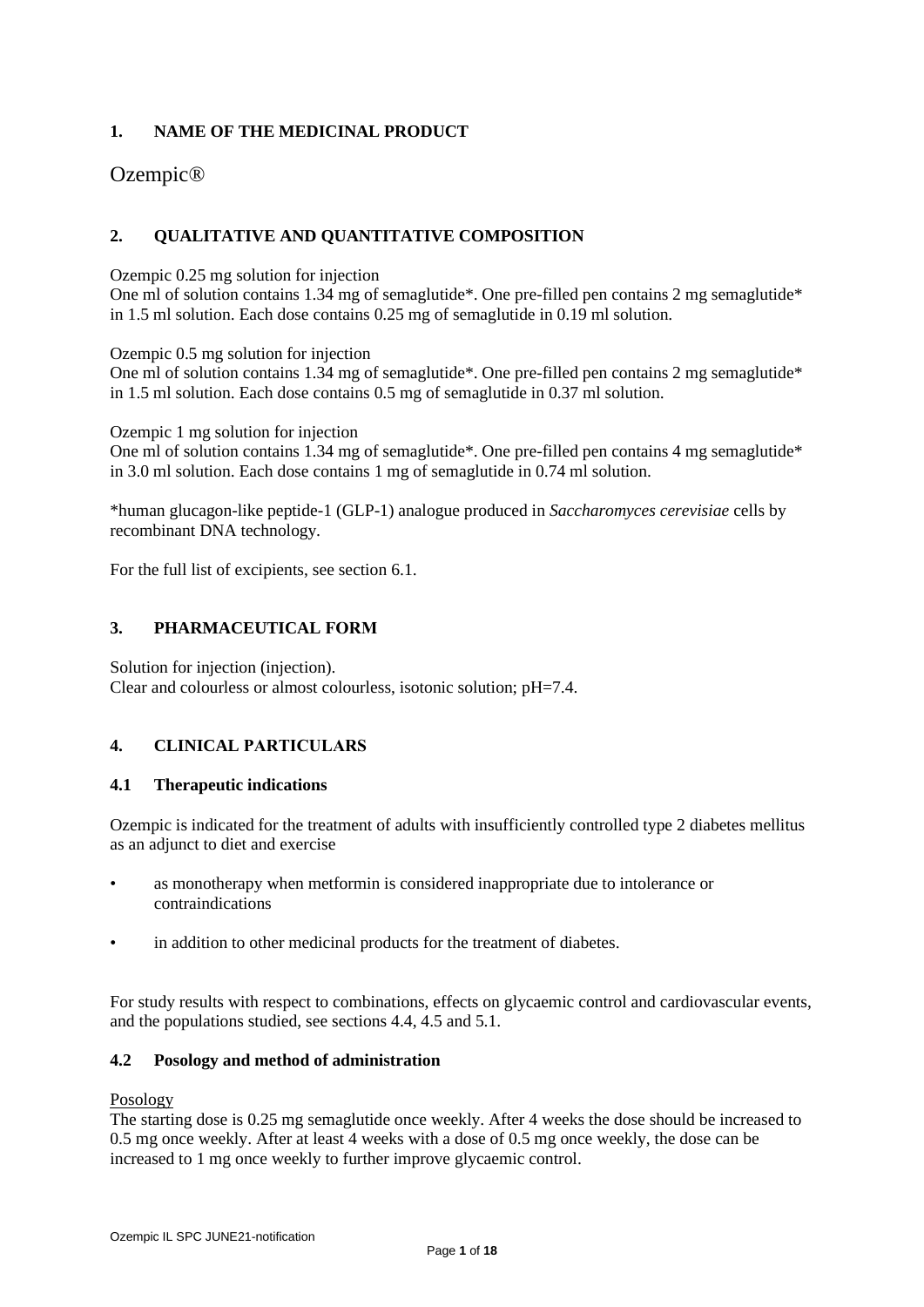Semaglutide 0.25 mg is not a maintenance dose. Weekly doses higher than 1 mg are not recommended.

When Ozempic is added to existing metformin and/or thiazolidinedione therapy, the current dose of metformin and/or thiazolidinedione can be continued unchanged.

When Ozempic is added to existing therapy of sulfonylurea or insulin, a reduction in the dose of sulfonylurea or insulin should be considered to reduce the risk of hypoglycaemia (see sections 4.4 and 4.8).

Self-monitoring of blood glucose is not needed in order to adjust the dose of Ozempic. Blood glucose self-monitoring is necessary to adjust the dose of sulfonylurea and insulin, particularly when Ozempic is started and insulin is reduced. A stepwise approach to insulin reduction is recommended.

### *Missed dose*

If a dose is missed, it should be administered as soon as possible and within 5 days after the missed dose. If more than 5 days have passed, the missed dose should be skipped, and the next dose should be administered on the regularly scheduled day. In each case, patients can then resume their regular once weekly dosing schedule.

### Special populations

### *Elderly*

No dose adjustment is required based on age. Therapeutic experience in patients ≥75 years of age is limited (see section 5.2).

### *Renal impairment*

No dose adjustment is required for patients with mild, moderate or severe renal impairment. Experience with the use of semaglutide in patients with severe renal impairment is limited. Semaglutide is not recommended for use in patients with end-stage renal disease (see section 5.2).

#### *Hepatic impairment*

No dose adjustment is required for patients with hepatic impairment. Experience with the use of Semaglutide in patients with severe hepatic impairment is limited. Caution should be exercised when treating these patients with semaglutide (see section 5.2).

#### *Paediatric population*

Ozempic is not indicated for use in children and adolescents below 18 years.

#### Method of administration

Ozempic is to be administered once weekly at any time of the day, with or without meals.

Ozempic is to be injected subcutaneously in the abdomen, in the thigh or in the upper arm. The injection site can be changed without dose adjustment. Ozempic should not be administered intravenously or intramuscularly.

The day of weekly administration can be changed if necessary as long as the time between two doses is at least 3 days (>72 hours). After selecting a new dosing day, once-weekly dosing should be continued.

For further information on administration, see section 6.6.

# **4.3 Contraindications**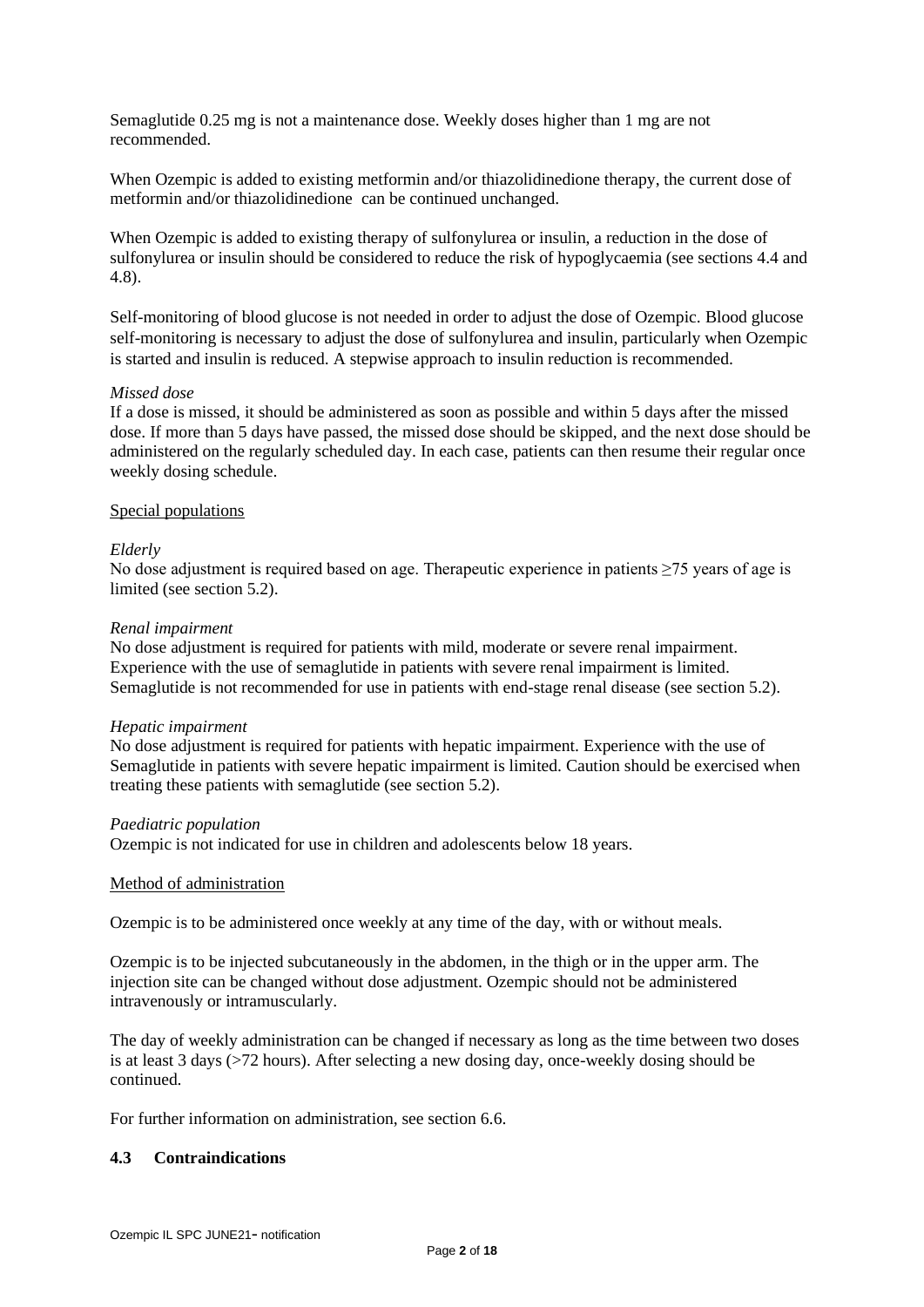Hypersensitivity to the active substance or to any of the excipients listed in section 6.1.

# **4.4 Special warnings and precautions for use**

Semaglutide should not be used in patients with type 1 diabetes mellitus or for the treatment of diabetic ketoacidosis. Semaglutide is not a substitute for insulin. Diabetic ketoacidosis has been reported in insulin-dependent patients whom had rapid discontinuation or dose reduction of insulin when treatment with a GLP-1 receptor agonist is started (see section 4.2).

There is no experience in patients with congestive heart failure NYHA class IV and semaglutide is therefore not recommended in these patients.

#### Gastrointestinal effects

Use of GLP-1 receptor agonists may be associated with gastrointestinal adverse reactions. This should be considered when treating patients, with impaired renal function as nausea, vomiting, and diarrhoea may cause dehydration which could cause a deterioration of renal function (see section 4.8).

### Acute pancreatitis

Acute pancreatitis has been observed with the use of GLP-1 receptor agonists. Patients should be informed of the characteristic symptoms of acute pancreatitis. If pancreatitis is suspected, semaglutide should be discontinued; if confirmed, semaglutide should not be restarted. Caution should be exercised in patients with a history of pancreatitis.

### Hypoglycaemia

Patients treated with semaglutide in combination with a sulfonylurea or insulin may have an increased risk of hypoglycaemia. The risk of hypoglycaemia can be lowered by reducing the dose of sulfonylurea or insulin when initiating treatment with semaglutide (see section 4.8).

### Diabetic retinopathy

In patients with diabetic retinopathy treated with insulin and semaglutide, an increased risk of developing diabetic retinopathy complications has been observed (see section 4.8). Caution should be exercised when using semaglutide in patients with diabetic retinopathy treated with insulin. Rapid improvement in glucose control has been associated with a temporary worsening of diabetic retinopathy, but other mechanisms cannot be excluded. Patients with known diabetic retinopathy treated with semaglutide and insulin should be monitored closely including periodic eye examinations by an ophthalmologist and treated according to clinical guidelines.

# Sodium content

This medicine contains less than 1 mmol sodium (23 mg) per dose, i.e. essentially 'sodium-free'.

# **4.5 Interaction with other medicinal products and other forms of interaction**

Semaglutide delays gastric emptying and has the potential to impact the rate of absorption of concomitantly administered oral medicinal products. Semaglutide should be used with caution in patients receiving oral medicinal products that require rapid gastrointestinal absorption.

#### Paracetamol

Semaglutide delays the rate of gastric emptying as assessed by paracetamol pharmacokinetics during a standardised meal test. Paracetamol  $AUC_{0.60min}$  and  $C_{max}$  were decreased by 27% and 23%, respectively, following concomitant use of semaglutide 1 mg. The total paracetamol exposure  $(AUC_{0.5h})$  was not affected. No dose adjustment of paracetamol is necessary when administered with semaglutide.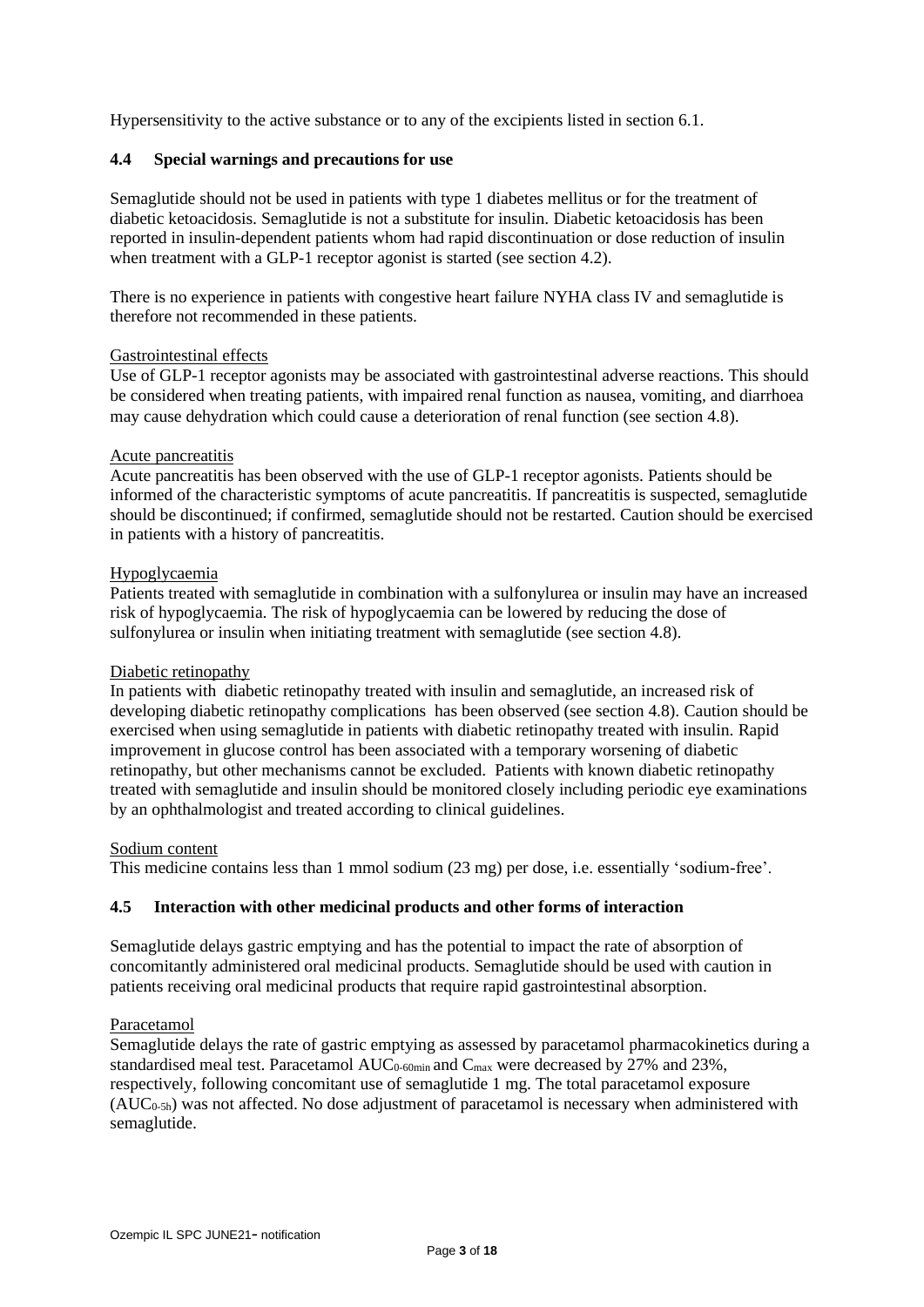# Oral contraceptives

Semaglutide is not anticipated to decrease the effect of oral contraceptives as semaglutide did not change the overall exposure of ethinylestradiol and levonorgestrel to a clinically relevant degree when an oral contraceptive combination medicinal product (0.03 mg ethinylestradiol/0.15 mg levonorgestrel) was co-administered with semaglutide. Exposure of ethinylestradiol was not affected; an increase of 20% was observed for levonorgestrel exposure at steady state.  $C_{\text{max}}$  was not affected for any of the compounds.

# Atorvastatin

Semaglutide did not change the overall exposure of atorvastatin following a single dose administration of atorvastatin (40 mg). Atorvastatin  $C_{\text{max}}$  was decreased by 38%. This was assessed not to be clinically relevant.

# Digoxin

Semaglutide did not change the overall exposure or  $C_{\text{max}}$  of digoxin following a single dose of digoxin (0.5 mg).

# Metformin

Semaglutide did not change the overall exposure or  $C_{\text{max}}$  of metformin following dosing of 500 mg twice daily over 3.5 days.

# Warfarin

Semaglutide did not change the overall exposure or  $C_{\text{max}}$  of R- and S-warfarin following a single dose of warfarin (25 mg), and the pharmacodynamic effects of warfarin as measured by the international normalised ratio (INR) were not affected in a clinically relevant manner. However, upon initiation of semaglutide treatment in patients on warfarin or other coumarin derivatives, frequent monitoring of INR is recommended.

# **4.6 Fertility, pregnancy and lactation**

# Women of childbearing potential

Women of childbearing potential are recommended to use contraception when treated with semaglutide.

# Pregnancy

Studies in animals have shown reproductive toxicity (see section 5.3). There are limited data from the use of semaglutide in pregnant women. Therefore, semaglutide should not be used during pregnancy. If a patient wishes to become pregnant, or pregnancy occurs, semaglutide should be discontinued. Semaglutide should be discontinued at least 2 months before a planned pregnancy due to the long half-life (see section 5.2).

# Breast-feeding

In lactating rats, semaglutide was excreted in milk. As a risk to a breast-fed child cannot be excluded, semaglutide should not be used during breast-feeding.

# Fertility

The effect of semaglutide on fertility in humans is unknown. Semaglutide did not affect male fertility in rats. In female rats, an increase in oestrous length and a small reduction in number of ovulations were observed at doses associated with maternal body weight loss (see section 5.3).

# **4.7 Effects on ability to drive and use machines**

Semaglutide has no or negligible influence on the ability to drive or use machines. When it is used in combination with a sulfonylurea or insulin, patients should be advised to take precautions to avoid hypoglycaemia while driving and using machines (see section 4.4).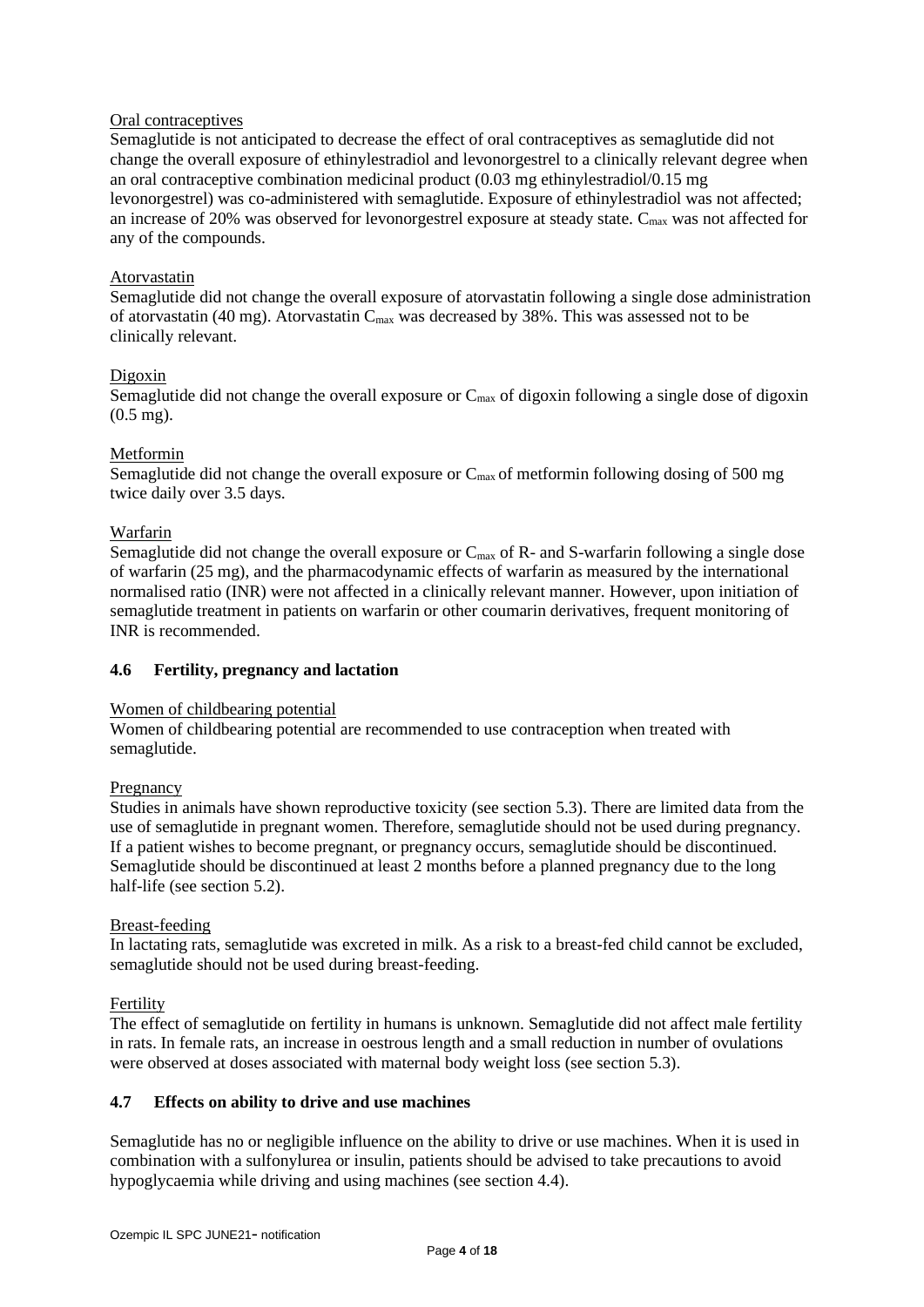# **4.8 Undesirable effects**

# Summary of safety profile

In 8 phase 3a trials 4,792 patients were exposed to semaglutide. The most frequently reported adverse reactions in clinical trials were gastrointestinal disorders, including nausea (very common), diarrhoea (very common) and vomiting (common). In general, these reactions were mild or moderate in severity and of short duration.

### Tabulated list of adverse reactions

Table 1 lists adverse reactions identified in all phase 3a trials in patients with type 2 diabetes mellitus (further described in section 5.1). The frequencies of the adverse reactions are based on a pool of the phase 3a trials excluding the cardiovascular outcomes trial (see text below the table for additional details).

The reactions are listed below by system organ class and absolute frequency. Frequencies are defined as: very common:  $(\geq 1/10)$ ; common:  $(\geq 1/100$  to  $\leq 1/10)$ ; uncommon:  $(\geq 1/1,000$  to  $\leq 1/100)$ ; rare:  $(\geq 1/10,000$  to  $\leq 1/1,000)$ ; very rare:  $(\leq 1/10,000)$  and not known: cannot be estimated from available data. Within each frequency grouping, adverse reactions are presented in order of decreasing seriousness.

| <b>MedDRA</b><br>system organ                   | Very common                                                                | <b>Common</b>                                                                                                                                                           | <b>Uncommon</b>               | Rare                     | Not known |
|-------------------------------------------------|----------------------------------------------------------------------------|-------------------------------------------------------------------------------------------------------------------------------------------------------------------------|-------------------------------|--------------------------|-----------|
| class                                           |                                                                            |                                                                                                                                                                         |                               |                          |           |
| <b>Immune</b> system<br>disorders               |                                                                            |                                                                                                                                                                         | Hypersensitivity <sup>c</sup> | Anaphylactic<br>reaction |           |
| <b>Metabolism and</b><br>nutrition<br>disorders | Hypoglycaemia <sup>a</sup><br>when used with<br>insulin or<br>sulfonylurea | Hypoglycaemia <sup>a</sup><br>when used with<br>other OADs<br>Decreased<br>appetite                                                                                     |                               |                          |           |
| <b>Nervous system</b><br>disorders              |                                                                            | <b>Dizziness</b>                                                                                                                                                        | Dysgeusia                     |                          |           |
| <b>Eye disorders</b>                            |                                                                            | Diabetic<br>retinopathy<br>complications <sup>b</sup>                                                                                                                   |                               |                          |           |
| Cardiac<br>disorders                            |                                                                            |                                                                                                                                                                         | Increased heart<br>rate       |                          |           |
| <b>Gastrointestinal</b><br>disorders            | Nausea<br>Diarrhoea                                                        | Vomiting<br>Abdominal pain<br>Abdominal<br>distension<br>Constipation<br>Dyspepsia<br>Gastritis<br>Gastro-<br>oesophageal<br>reflux disease<br>Eructation<br>Flatulence | Acute pancreatitis            |                          |           |

| Table 1 Adverse reactions from long-term controlled phase 3a trials including the |  |
|-----------------------------------------------------------------------------------|--|
| cardiovascular outcomes trial                                                     |  |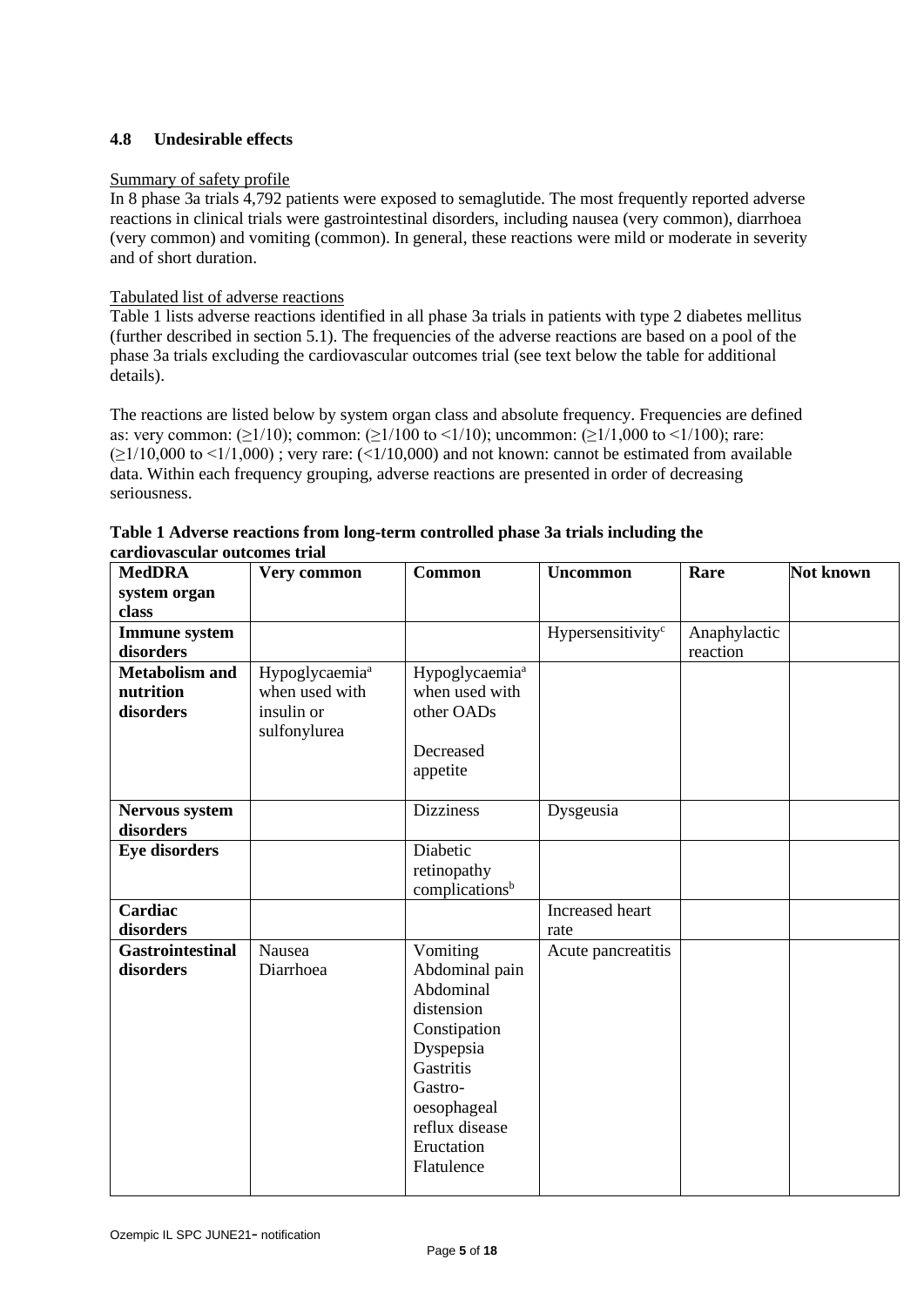| Hepatobiliary         | Cholelithiasis   |                |                         |
|-----------------------|------------------|----------------|-------------------------|
| disorders             |                  |                |                         |
| <b>Skin and</b>       |                  |                | Angioedema <sup>d</sup> |
| subcutaneous          |                  |                |                         |
| tissue disorders      |                  |                |                         |
| <b>General</b>        | Fatigue          | Injection site |                         |
| disorders and         |                  | reactions      |                         |
| administration        |                  |                |                         |
| site conditions       |                  |                |                         |
| <b>Investigations</b> | Increased lipase |                |                         |
|                       | Increased        |                |                         |
|                       | amylase          |                |                         |
|                       | Weight           |                |                         |
|                       | decreased        |                |                         |

a) Hypoglycaemia defined as severe (requiring the assistance of another person) or symptomatic in combination with a blood glucose <3.1 mmol/L

b) Diabetic retinopathy complications is a composite of: retinal photocoagulation, treatment with intravitreal agents, vitreous haemorrhage, diabetes-related blindness (uncommon). Frequency based on cardiovascular outcomes trial.

 $\degree$ ) Grouped term covering also adverse events related to hypersensitivity such as rash and urticaria.

d) From post-marketing reports

# *2-year cardiovascular outcomes and safety trial*

In cardiovascular high risk population the adverse reaction profile was similar to that seen in the other phase 3a trials (described in section 5.1).

# Description of selected adverse reactions

#### *Hypoglycaemia*

No episodes of severe hypoglycaemia were observed when semaglutide was used as monotherapy. Severe hypoglycaemia was primarily observed when semaglutide was used with a sulfonylurea (1.2% of subjects, 0.03 events/patient year) or insulin (1.5% of subjects, 0.02 events/patient year). Few episodes (0.1% of subjects, 0.001 events/patient year) were observed with semaglutide in combination with oral antidiabetics other than sulfonylureas.

#### *Gastrointestinal adverse reactions*

Nausea occurred in 17.0% and 19.9% of patients when treated with semaglutide 0.5 mg and 1 mg, respectively, diarrhoea in 12.2% and 13.3% and vomiting in 6.4% and 8.4%. Most events were mild to moderate in severity and of short duration. The events led to treatment discontinuation in 3.9% and 5% of patients. The events were most frequently reported during the first months on treatment. Patients with low body weight may experience more gastrointestinal side effects when treated with semaglutide.

#### *Acute pancreatitis*

The frequency of adjudication-confirmed acute pancreatitis reported in phase 3a clinical trials was 0.3% for semaglutide and 0.2% for the comparator, respectively. In the 2-year cardiovascular outcomes trial the frequency of acute pancreatitis confirmed by adjudication was 0.5% for semaglutide and 0.6% for placebo (see section 4.4).

#### *Diabetic retinopathy complications*

A 2-year clinical trial investigated 3,297 patients with type 2 diabetes, with high cardiovascular risk, long duration of diabetes and poorly controlled blood glucose. In this trial, adjudicated events of diabetic retinopathy complications occurred in more patients treated with semaglutide (3.0%) compared to placebo (1.8%). This was observed in insulin-treated patients with known diabetic retinopathy. The treatment difference appeared early and persisted throughout the trial. Systematic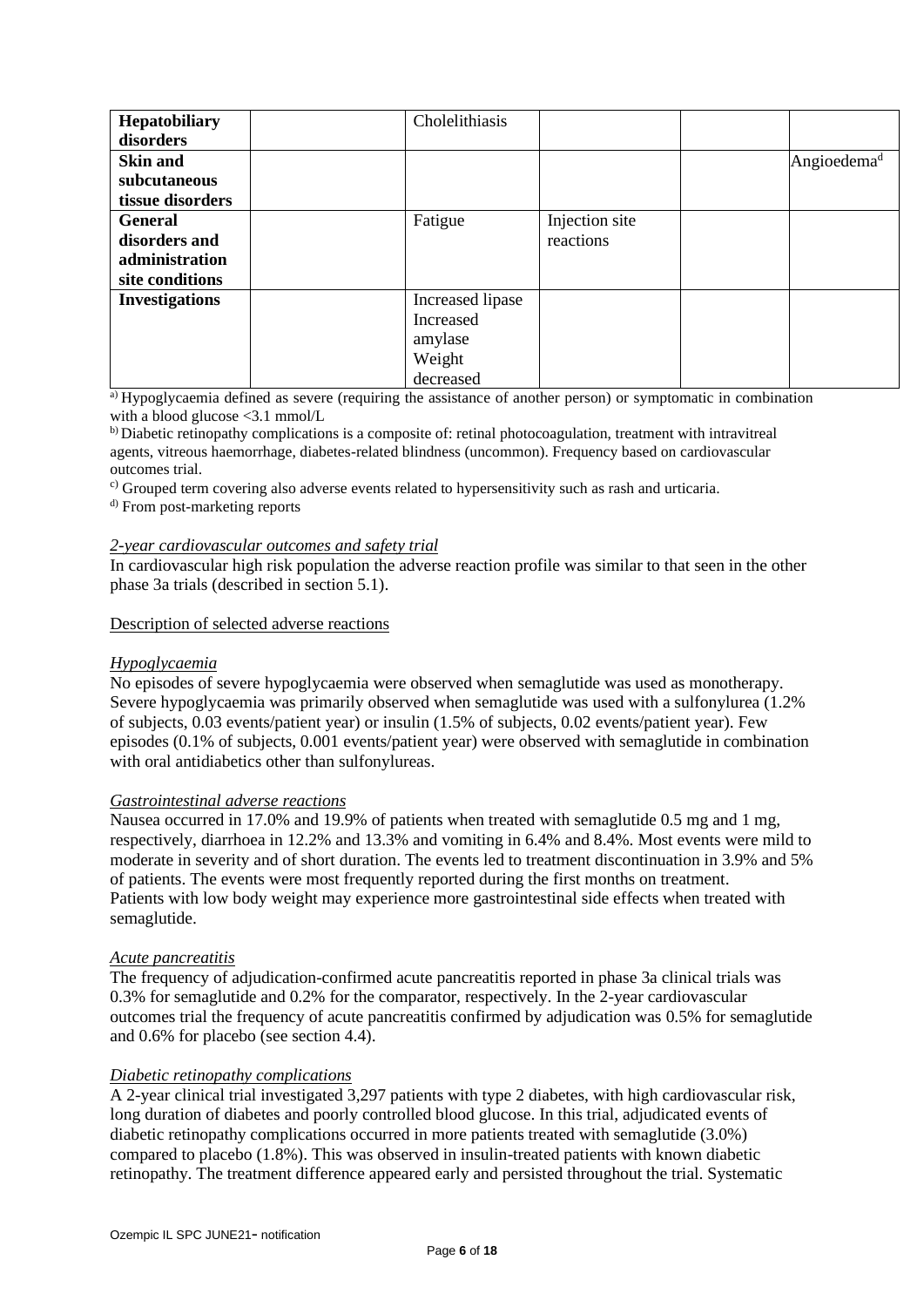evaluation of diabetic retinopathy complication was only performed in the cardiovascular outcomes trial. In clinical trials up to 1 year involving 4,807 patients with type 2 diabetes, adverse events related to diabetic retinopathy were reported in similar proportions of subjects treated with semaglutide (1.7%) and comparators (2.0%).

# *Discontinuation due to an adverse event*

The incidence of discontinuation of treatment due to adverse events was 6.1% and 8.7% for patients treated with semaglutide 0.5 mg and 1 mg, respectively, versus 1.5% for placebo. The most frequent adverse events leading to discontinuation were gastrointestinal.

### *Injection site reactions*

Injection site reactions (e.g. injection site rash, erythema) have been reported by 0.6% and 0.5% of patients receiving semaglutide 0.5 mg and 1 mg, respectively. These reactions have usually been mild.

### *Immunogenicity*

Consistent with the potentially immunogenic properties of medicinal products containing proteins or peptides, patients may develop antibodies following treatment with semaglutide. The proportion of patients tested positive for anti-semaglutide antibodies at any time point post-baseline was low (1−2%) and no patients had anti-semaglutide neutralising antibodies or anti-semaglutide antibodies with endogenous GLP-1 neutralising effect at end-of-trial.

### *Heart rate increase*

Increased heart rate has been observed with GLP-1 receptor agonists. In the phase 3a trials, mean increases of 1 to 6 beats per minute (bpm) from a baseline of 72 to 76 bpm were observed in subjects treated with Ozempic. In a long-term trial in subjects with cardiovascular risk factors, 16% of Ozempic-treated subjects had an increase in heart rate of >10 bpm compared to 11% of subjects on placebo after 2 years of treatment.

# Reporting of suspected adverse reactions

Reporting suspected adverse reactions after authorisation of the medicinal product is important. It allows continued monitoring of the benefit/risk balance of the medicinal product. Any suspected adverse events should be reported to the Ministry of Health according to the national regulation by using an on-line form[: https://sideeffects.health.gov.il](https://sideeffects.health.gov.il/)

# **4.9 Overdose**

Overdoses of up to 4 mg in a single dose, and up to 4 mg in a week have been reported in clinical trials. The most commonly reported adverse reaction was nausea. All patients recovered without complications.

There is no specific antidote for overdose with semaglutide. In the event of overdose, appropriate supportive treatment should be initiated according to the patient's clinical signs and symptoms. A prolonged period of observation and treatment for these symptoms may be necessary, taking into account the long half-life of semaglutide of approximately 1 week (see section 5.2).

# **5. PHARMACOLOGICAL PROPERTIES**

# **5.1 Pharmacodynamic properties**

Pharmacotherapeutic group: Drugs used in diabetes, Glucagon-like peptide-1 (GLP-1) analogues, ATC code: A10BJ06

### Mechanism of action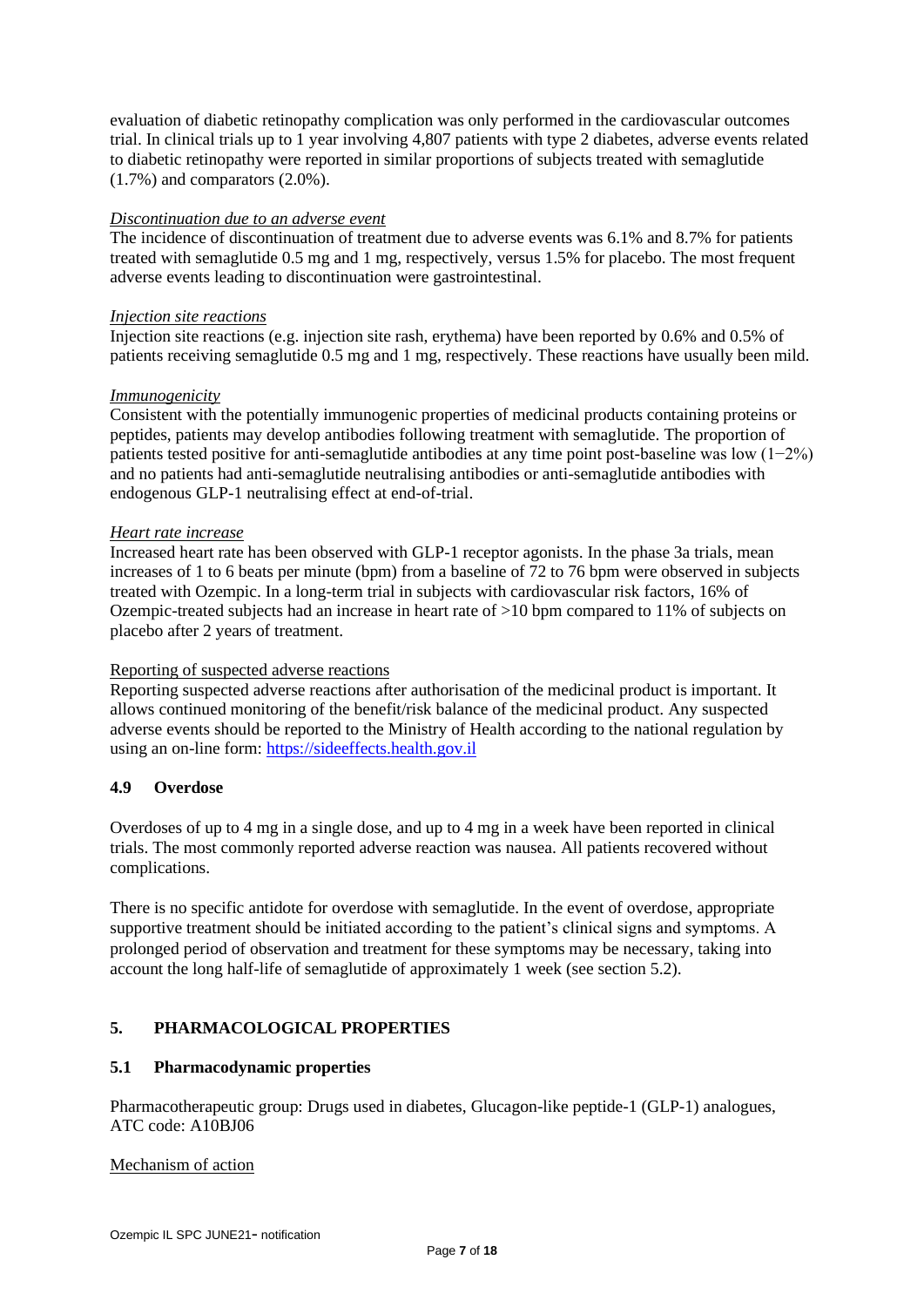Semaglutide is a GLP-1 analogue with 94% sequence homology to human GLP-1. Semaglutide acts as a GLP-1 receptor agonist that selectively binds to and activates the GLP-1 receptor, the target for native GLP-1.

GLP--1 is a physiological hormone that has multiple actions in glucose and appetite regulation, and in the cardiovascular system. The glucose and appetite effects are specifically mediated via GLP-1 receptors in the pancreas and the brain.

Semaglutide reduces blood glucose in a glucose dependent manner by stimulating insulin secretion and lowering glucagon secretion when blood glucose is high. The mechanism of blood glucose lowering also involves a minor delay in gastric emptying in the early postprandial phase. During hypoglycaemia, semaglutide diminishes insulin secretion and does not impair glucagon secretion.

Semaglutide reduces body weight and body fat mass through lowered energy intake, involving an overall reduced appetite. In addition, semaglutide reduces the preference for high fat foods.

GLP-1 receptors are also expressed in the heart, vasculature, immune system and kidneys. Semaglutide had a beneficial effect on plasma lipids, lowered systolic blood pressure and reduced inflammation in clinical studies. In animal studies, semaglutide attenuates the development of atherosclerosis by preventing aortic plaque progression and reducing inflammation in the plaque.

### Pharmacodynamic effects

All pharmacodynamic evaluations were performed after 12 weeks of treatment (including dose escalation) at steady state with semaglutide 1 mg once weekly.

### *Fasting and postprandial glucose*

Semaglutide reduces fasting and postprandial glucose concentrations. In patients with type 2 diabetes, treatment with semaglutide 1 mg resulted in reductions in glucose in terms of absolute change from baseline (mmol/L) and relative reduction compared to placebo (%) for fasting glucose (1.6 mmol/L; 22% reduction), 2 hour postprandial glucose (4.1 mmol/L; 37% reduction), mean 24 hour glucose concentration (1.7 mmol/L; 22% reduction) and postprandial glucose excursions over 3 meals (0.6-1.1 mmol/L) compared with placebo. Semaglutide lowered fasting glucose after the first dose.

#### *Beta-cell function and insulin secretion*

Semaglutide improves beta-cell function. Compared to placebo, semaglutide improved first- and second-phase insulin response with a 3– and 2–fold increase, respectively, and increased maximal beta-cell secretory capacity in patients with type 2 diabetes. In addition, semaglutide treatment increased fasting insulin concentrations compared to placebo.

#### *Glucagon secretion*

Semaglutide lowers the fasting and postprandial glucagon concentrations. In patients with type 2 diabetes, semaglutide resulted in the following relative reductions in glucagon compared to placebo: fasting glucagon (8–21%), postprandial glucagon response (14–15%) and mean 24 hour glucagon concentration (12%).

#### *Glucose dependent insulin and glucagon secretion*

Semaglutide lowered high blood glucose concentrations by stimulating insulin secretion and lowering glucagon secretion in a glucose dependent manner. With semaglutide, the insulin secretion rate in patients with type 2 diabetes was comparable to that of healthy subjects.

During induced hypoglycaemia, semaglutide compared to placebo did not alter the counter regulatory responses of increased glucagon and did not impair the decrease of C-peptide in patients with type 2-diabetes.

# *Gastric emptying*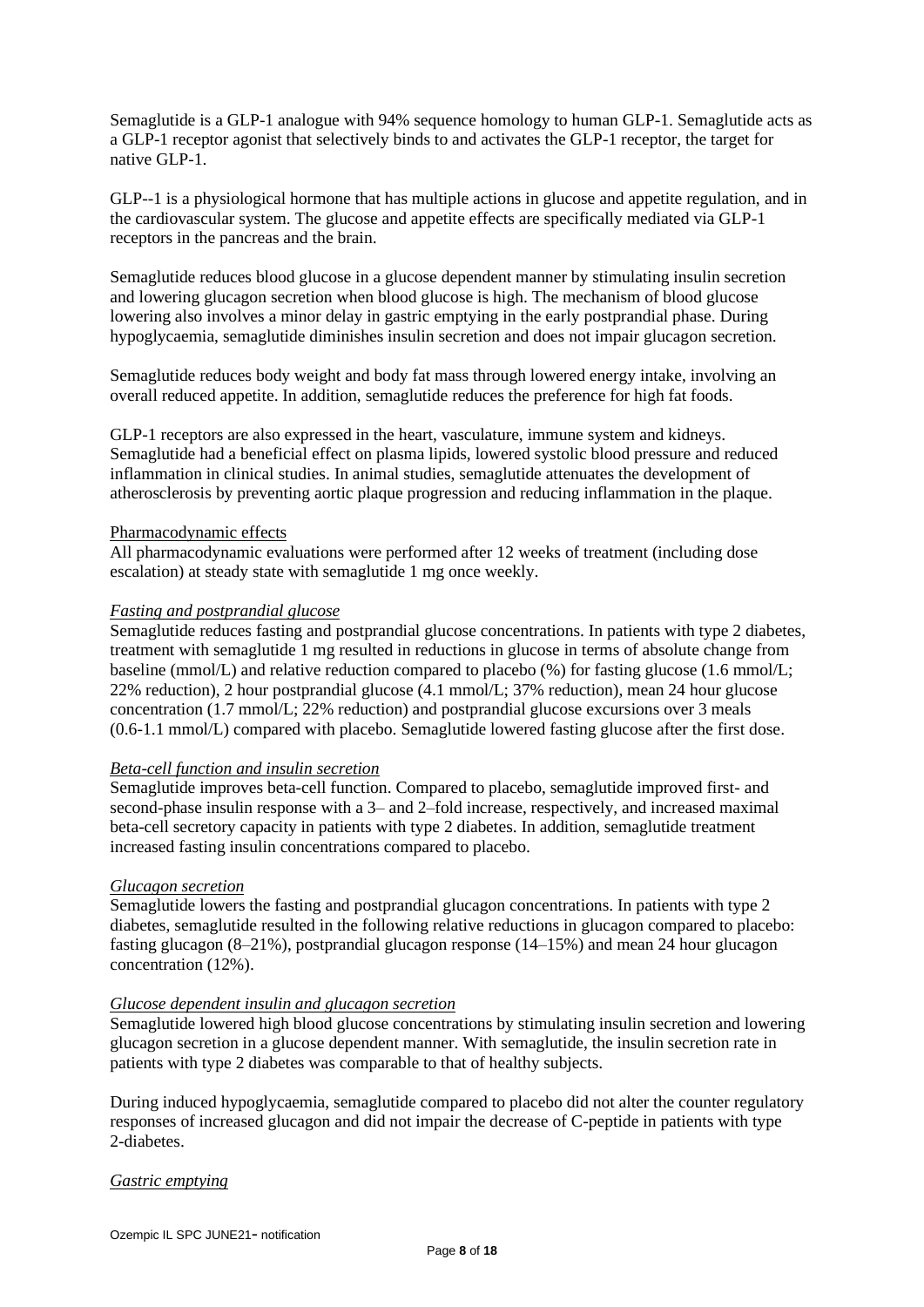Semaglutide caused a minor delay of early postprandial gastric emptying, thereby reducing the rate at which glucose appears in the circulation postprandially.

# *Appetite, energy intake and food choice*

Semaglutide compared to placebo lowered the energy intake of 3 consecutive *ad libitum* meals by 18-35%. This was supported by a semaglutide-induced suppression of appetite in the fasting state as well as postprandially, improved control of eating, less food cravings and a relative lower preference for high fat food.

# *Fasting and postprandial lipids*

Semaglutide compared to placebo lowered fasting triglyceride and very low density lipoproteins (VLDL) cholesterol concentrations by 12% and 21%, respectively. The postprandial triglyceride and VLDL cholesterol response to a high fat meal was reduced by >40%.

# *Cardiac electrophysiology (QTc)*

The effect of semaglutide on cardiac repolarization was tested in a thorough QTc trial. Semaglutide did not prolong QTc intervals at supra-therapeutic dose levels (up to 1.5 mg at steady state).

# Clinical efficacy and safety

Both improvement of glycaemic control and reduction of cardiovascular morbidity and mortality are an integral part of the treatment of type 2 diabetes.

The efficacy and safety of Ozempic 0.5 mg and 1 mg once weekly were evaluated in six randomised controlled phase 3a trials that included 7,215 patients with type 2 diabetes mellitus (4,107 treated with semaglutide). Five trials (SUSTAIN 1–5) had the glycaemic efficacy assessment as the primary objective, while one trial (SUSTAIN 6) had cardiovascular outcome as the primary objective.

An additional trial including 1,201 patients was conducted to compare the efficacy and safety of Ozempic 0.5 mg and 1 mg once weekly to dulaglutide 0.75 mg and 1.5 mg once weekly, respectively. Treatment with semaglutide demonstrated sustained, statistically superior and clinically meaningful reductions in HbA<sub>1c</sub> and body weight for up to 2 years compared to placebo and active control treatment (sitagliptin, insulin glargine, exenatide ER and dulaglutide).

The efficacy of semaglutide was not impacted by age, gender, race, ethnicity, BMI at baseline, body weight (kg) at baseline, diabetes duration and level of renal function impairment.

Detailed information is provided below.

# *SUSTAIN 1 – Monotherapy*

In a 30-week double-blind placebo-controlled trial, 388 patients inadequately controlled with diet and exercise, were randomised to Ozempic 0.5 mg or Ozempic 1 mg once weekly or placebo.

|                                                        | Semaglutide                        | <b>Semaglutide</b>                 | <b>Placebo</b> |
|--------------------------------------------------------|------------------------------------|------------------------------------|----------------|
|                                                        | $0.5 \text{ mg}$                   | $1 \text{ mg}$                     |                |
| Intent-to-Treat (ITT) Population (N)                   | 128                                | 130                                | 129            |
| $HbA_{1c}$ (%)                                         |                                    |                                    |                |
| Baseline (mean)                                        | 8.1                                | 8.1                                | 8.0            |
| Change from baseline at week 30                        | $-1.5$                             | $-1.6$                             |                |
| Difference from placebo [95%]                          | $-1.4$ $[-1.7, -1.1]$ <sup>a</sup> | $-1.5$ $[-1.8, -1.2]$ <sup>a</sup> |                |
| CП                                                     |                                    |                                    |                |
| Patients $\frac{6}{6}$ achieving HbA <sub>1c</sub> <7% | 74                                 | 72                                 | 25             |
| $FPG$ (mmol/L)                                         |                                    |                                    |                |

# **Table 2 SUSTAIN 1: Results at week 30**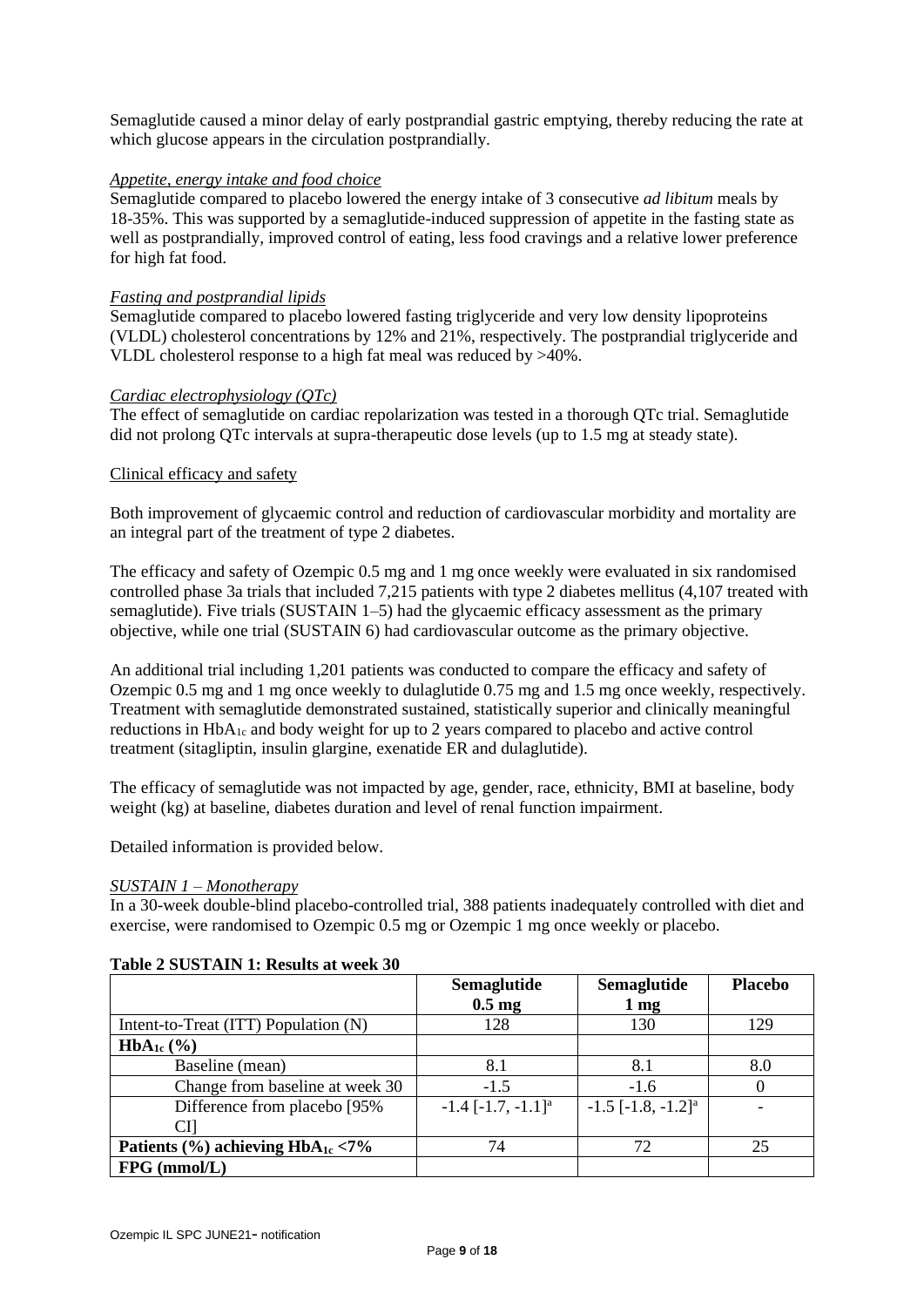| Baseline (mean)                 | 9.7                                  | 9.9                                |     |
|---------------------------------|--------------------------------------|------------------------------------|-----|
| Change from baseline at week 30 | $-2.5$                               | $-2.3$                             |     |
| Body weight (kg)                |                                      |                                    |     |
| Baseline (mean)                 | 89.8                                 | 96.9                               | 89. |
| Change from baseline at week 30 | $-3.7$                               | $-4.5$                             |     |
| Difference from placebo [95%]   | $-2.7$ [ $-3.9, -1.6$ ] <sup>a</sup> | $-3.6$ $[-4.7, -2.4]$ <sup>a</sup> |     |
|                                 |                                      |                                    |     |

 $a$ <sup>a</sup>p <0.0001 (2-sided) for superiority

In a 56-week active-controlled double-blind trial, 1,231 patients were randomised to Ozempic 0.5 mg once weekly, Ozempic 1 mg once weekly or sitagliptin 100 mg once daily, all in combination with metformin (94%) and/or thiazolidinediones (6%).

| Table 3 SUSTAIN 2: Results at week 56 |  |
|---------------------------------------|--|
|---------------------------------------|--|

|                                                        | Semaglutide                             | <b>Semaglutide</b>                   | <b>Sitagliptin</b> |
|--------------------------------------------------------|-----------------------------------------|--------------------------------------|--------------------|
|                                                        | $0.5 \text{ mg}$                        | $1 \,\mathrm{mg}$                    | $100$ mg           |
| Intent-to-Treat (ITT) Population (N)                   | 409                                     | 409                                  | 407                |
| $HbA_{1c}$ (%)                                         |                                         |                                      |                    |
| Baseline (mean)                                        | 8.0                                     | 8.0                                  | 8.2                |
| Change from baseline at week 56                        | $-1.3$                                  | $-1.6$                               | $-0.5$             |
| Difference from sitagliptin [95%]                      | $-0.8$ [ $-0.9$ , $-0.6$ ] <sup>a</sup> | $-1.1$ $[-1.2, -0.9]$ <sup>a</sup>   |                    |
| СI                                                     |                                         |                                      |                    |
| Patients $\frac{6}{6}$ achieving HbA <sub>1c</sub> <7% | 69                                      | 78                                   | 36                 |
| FPG (mmol/L)                                           |                                         |                                      |                    |
| Baseline (mean)                                        | 9.3                                     | 9.3                                  | 9.6                |
| Change from baseline at week 56                        | $-2.1$                                  | $-2.6$                               | $-1.1$             |
| Body weight (kg)                                       |                                         |                                      |                    |
| Baseline (mean)                                        | 89.9                                    | 89.2                                 | 89.3               |
| Change from baseline at week 56                        | $-4.3$                                  | $-6.1$                               | $-1.9$             |
| Difference from sitagliptin [95%]                      | $-2.3$ [ $-3.1, -1.6$ ] <sup>a</sup>    | $-4.2$ [ $-4.9, -3.5$ ] <sup>a</sup> |                    |
| CI]                                                    |                                         |                                      |                    |

 $a_p$  <0.0001 (2-sided) for superiority



### **Figure 1 Mean change in HbA1c (%) and body weight (kg) from baseline to week 56**

#### *SUSTAIN 7 – Ozempic vs. dulaglutide both in combination with metformin*

In a 40-week, open-label trial, 1,201 patients on metformin were randomised 1:1:1:1 to once weekly Ozempic 0.5 mg, dulaglutide 0.75 mg , Ozempic 1 mg or dulaglutide 1.5 mg, respectively. The trial

*SUSTAIN 2 – Ozempic vs. sitagliptin both in combination with 1–2 oral antidiabetic drugs (metformin and/or thiazolidinediones)*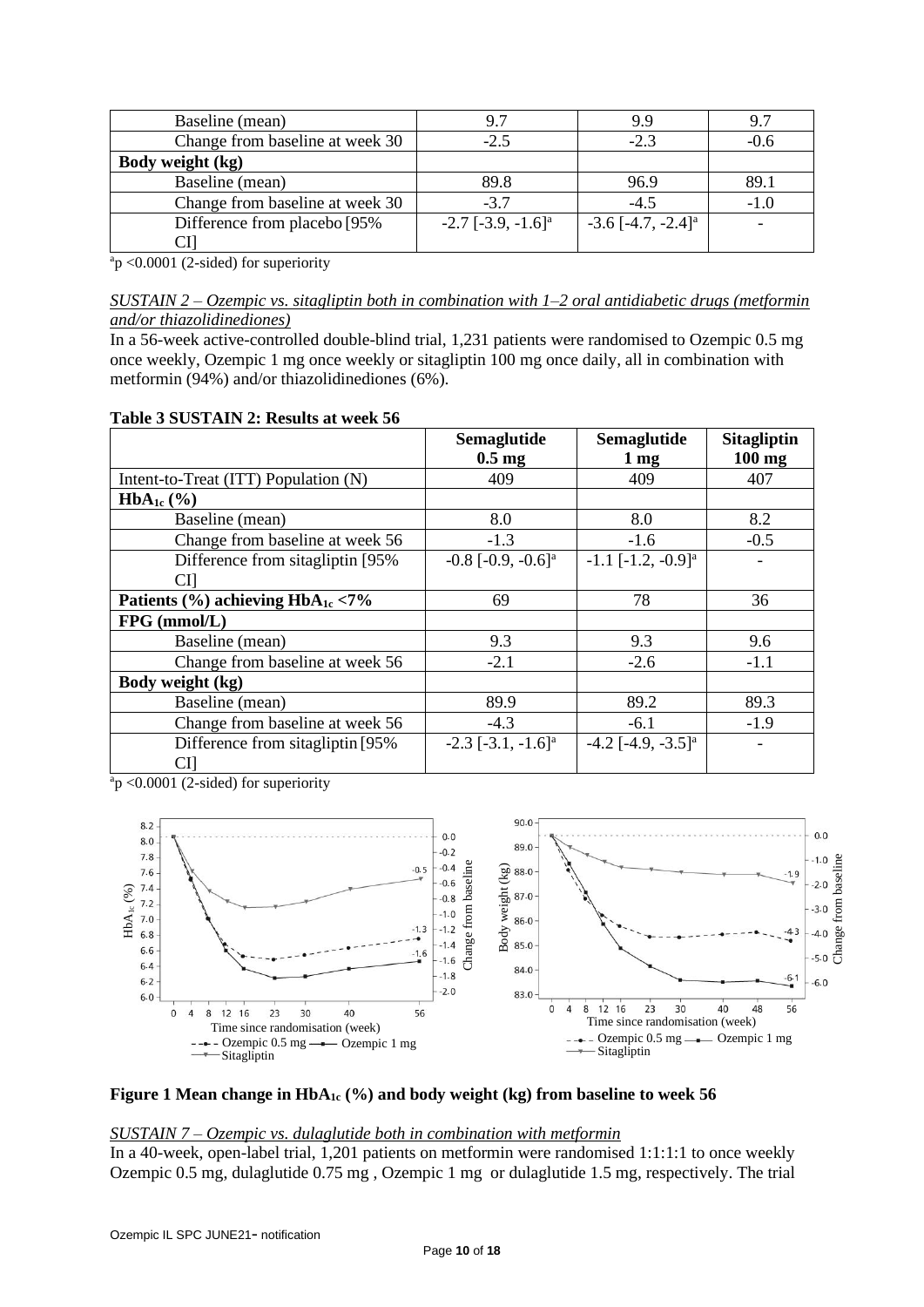compared 0.5 mg of Ozempic to 0.75 mg of dulaglutide and 1 mg of Ozempic to 1.5 mg of dulaglutide.

Gastrointestinal disorders were the most frequent adverse events, and occurred in similar proportion of patients receiving Ozempic 0.5 mg (129 patients [43%]), Ozempic 1 mg (133 [44%]), and dulaglutide 1.5 mg (143 [48%]); fewer patients had gastrointestinal disorders with dulaglutide 0.75 mg (100 [33%]).

At week 40, the increase in pulse rate for Ozempic (0.5 mg and 1 mg) and dulaglutide (0.75 mg and 1.5 mg) was 2.4, 4.0, and 1.6, 2.1, beats/min, respectively.

|                                                        | Semaglutide               | Semaglutide                 | <b>Dulaglutide</b> | <b>Dulaglutide</b> |
|--------------------------------------------------------|---------------------------|-----------------------------|--------------------|--------------------|
|                                                        | $0.5 \text{ mg}$          | 1 <sub>mg</sub>             | $0.75$ mg          | $1.5 \text{ mg}$   |
| Intent-to-Treat (ITT)                                  | 301                       | 300                         | 299                | 299                |
| Population(N)                                          |                           |                             |                    |                    |
| $HbA_{1c}$ (%)                                         |                           |                             |                    |                    |
| Baseline (mean)                                        | 8.3                       | 8.2                         | 8.2                | 8.2                |
| Change from baseline at week 40                        | $-1.5$                    | $-1.8$                      | $-1.1$             | $-1.4$             |
| Difference from dulaglutide                            | $-0.4b$                   | $-0.4c$                     |                    |                    |
| [95% CI]                                               | $[-0.6, -0.2]^a$          | $[-0.6, -0.3]$ <sup>a</sup> |                    |                    |
| Patients $\frac{6}{6}$ achieving HbA <sub>1c</sub> <7% | 68                        | 79                          | 52                 | 67                 |
| $FPG$ (mmol/L)                                         |                           |                             |                    |                    |
| Baseline (mean)                                        | 9.8                       | 9.8                         | 9.7                | 9.6                |
| Change from baseline at week 40                        | $-2.2$                    | $-2.8$                      | $-1.9$             | $-2.2$             |
| Body weight (kg)                                       |                           |                             |                    |                    |
| Baseline (mean)                                        | 96.4                      | 95.5                        | 95.6               | 93.4               |
| Change from baseline at week 40                        | $-4.6$                    | $-6.5$                      | $-2.3$             | $-3.0$             |
| Difference from dulaglutide                            | $-2.3^{b}$                | $-3.6^{\circ}$              |                    |                    |
| $[95\% \text{ CI}]$                                    | $[-3.0, -1.5]^{\text{a}}$ | $[-4.3, -2.8]$ <sup>a</sup> |                    |                    |

### **Table 4 SUSTAIN 7: Results at week 40**

 $a_p$  <0.0001 (2-sided) for superiority

 $b$  Ozempic 0.5 mg vs dulaglutide 0.75 mg

<sup>c</sup> Ozempic 1 mg vs dulaglutide 1.5 mg



**Figure 2 Mean change in HbA1c (%) and body weight (kg) from baseline to week 40**

# *SUSTAIN 3 – Ozempic vs. exenatide ER both in combination with metformin or metformin with sulfonylurea*

In a 56-week open-label trial, 813 patients on metformin alone (49%), metformin with sulfonylurea (45%) or other (6%) were randomised to Ozempic 1 mg or exenatide ER 2 mg once weekly.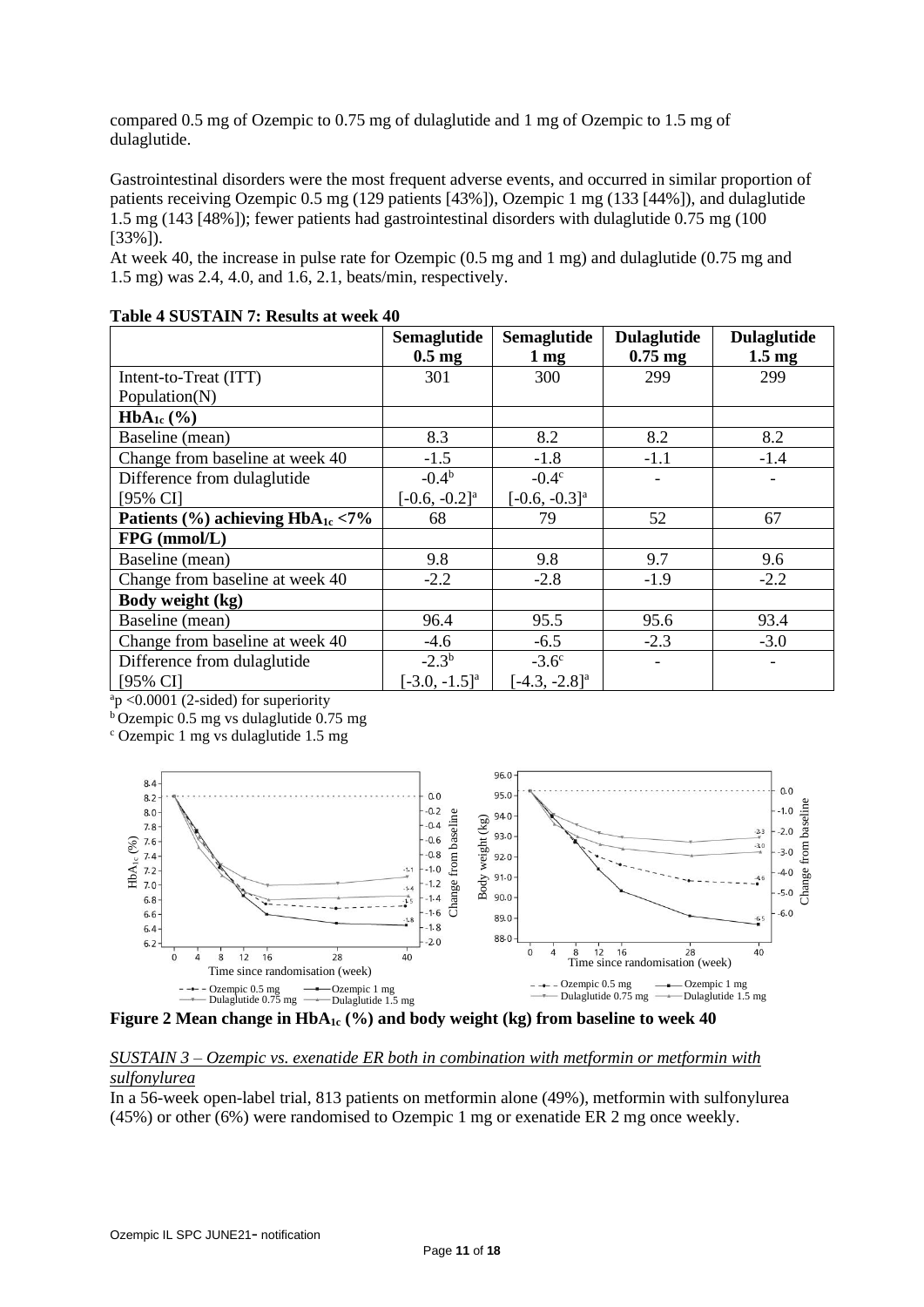| Table 5 SUSTAIN 3: Results at week 56 |  |
|---------------------------------------|--|
|---------------------------------------|--|

|                                                        | <b>Semaglutide</b>                      | <b>Exenatide ER</b> |
|--------------------------------------------------------|-----------------------------------------|---------------------|
|                                                        | 1 <sub>mg</sub>                         | $2 \text{ mg}$      |
| Intent-to-Treat (ITT) Population (N)                   | 404                                     | 405                 |
| $HbA_{1c}$ (%)                                         |                                         |                     |
| Baseline (mean)                                        | 8.4                                     | 8.3                 |
| Change from baseline at week 56                        | $-1.5$                                  | $-0.9$              |
| Difference from exenatide [95% CI]                     | $-0.6$ $[-0.8, -0.4]$ <sup>a</sup>      |                     |
| Patients $\frac{6}{6}$ achieving HbA <sub>1c</sub> <7% | 67                                      | 40                  |
| $FPG$ (mmol/L)                                         |                                         |                     |
| Baseline (mean)                                        | 10.6                                    | 10.4                |
| Change from baseline at week 56                        | $-2.8$                                  | $-2.0$              |
| Body weight (kg)                                       |                                         |                     |
| Baseline (mean)                                        | 96.2                                    | 95.4                |
| Change from baseline at week 56                        | $-5.6$                                  | $-1.9$              |
| Difference from exenatide [95% CI]                     | $-3.8$ [ $-4.6$ , $-3.0$ ] <sup>a</sup> |                     |

 $a$ <sup>a</sup>p <0.0001 (2-sided) for superiority

In a 30-week open-label comparator trial 1,089 patients were randomised to Ozempic 0.5 mg once weekly, Ozempic 1 mg once weekly, or insulin glargine once-daily on a background of metformin (48%) or metformin and sulfonylurea (51%).

|                                                        | <b>Semaglutide</b><br>$0.5 \text{ mg}$  | Semaglutide<br>$1 \,\mathrm{mg}$        | <b>Insulin</b><br>Glargine |
|--------------------------------------------------------|-----------------------------------------|-----------------------------------------|----------------------------|
| Intent-to-Treat (ITT) Population (N)                   | 362                                     | 360                                     | 360                        |
| $HbA_{1c}$ (%)                                         |                                         |                                         |                            |
| Baseline (mean)                                        | 8.1                                     | 8.2                                     | 8.1                        |
| Change from baseline at week 30                        | $-1.2$                                  | $-1.6$                                  | $-0.8$                     |
| Difference from insulin glargine [95% CI]              | $-0.4$ $[-0.5, -0.2]$ <sup>a</sup>      | $-0.8$ [ $-1.0$ , $-0.7$ ] <sup>a</sup> |                            |
| Patients $\frac{9}{6}$ achieving HbA <sub>1c</sub> <7% | 57                                      | 73                                      | 38                         |
| $FPG$ (mmol/L)                                         |                                         |                                         |                            |
| Baseline (mean)                                        | 9.6                                     | 9.9                                     | 9.7                        |
| Change from baseline at week 30                        | $-2.0$                                  | $-2.7$                                  | $-2.1$                     |
| Body weight (kg)                                       |                                         |                                         |                            |
| Baseline (mean)                                        | 93.7                                    | 94.0                                    | 92.6                       |
| Change from baseline at week 30                        | $-3.5$                                  | $-5.2$                                  | $+1.2$                     |
| Difference from insulin glargine [95% CI]              | $-4.6$ [ $-5.3$ , $-4.0$ ] <sup>a</sup> | $-6.34$ [ $-7.0, -5.7$ ] <sup>a</sup>   |                            |

# **Table 6 SUSTAIN 4: Results at week 30**

 $a_p < 0.0001$  (2-sided) for superiority

#### *SUSTAIN 5 – Ozempic vs. placebo both in combination with basal insulin*

In a 30-week double-blind placebo-controlled trial, 397 patients inadequately controlled with basal insulin with or without metformin were randomised to Ozempic 0.5 mg once weekly, Ozempic 1 mg once weekly or placebo.

# **Table 7 SUSTAIN 5: Results at week 30**

|                                      | <b>Semaglutide</b><br>$0.5$ mg | Semaglutide<br>1 <sub>mg</sub> | <b>Placebo</b> |
|--------------------------------------|--------------------------------|--------------------------------|----------------|
| Intent-to-Treat (ITT) Population (N) |                                |                                |                |
| $HbA_{1c}$ (%)                       |                                |                                |                |
| Baseline (mean)                      | 8.4                            | 8.3                            | 8.4            |
| Change from baseline at week 30      |                                | -1.8                           |                |

*SUSTAIN 4 – Ozempic vs. insulin glargine both in combination with 1–2 oral antidiabetic drugs (metformin or metformin and sulfonylurea)*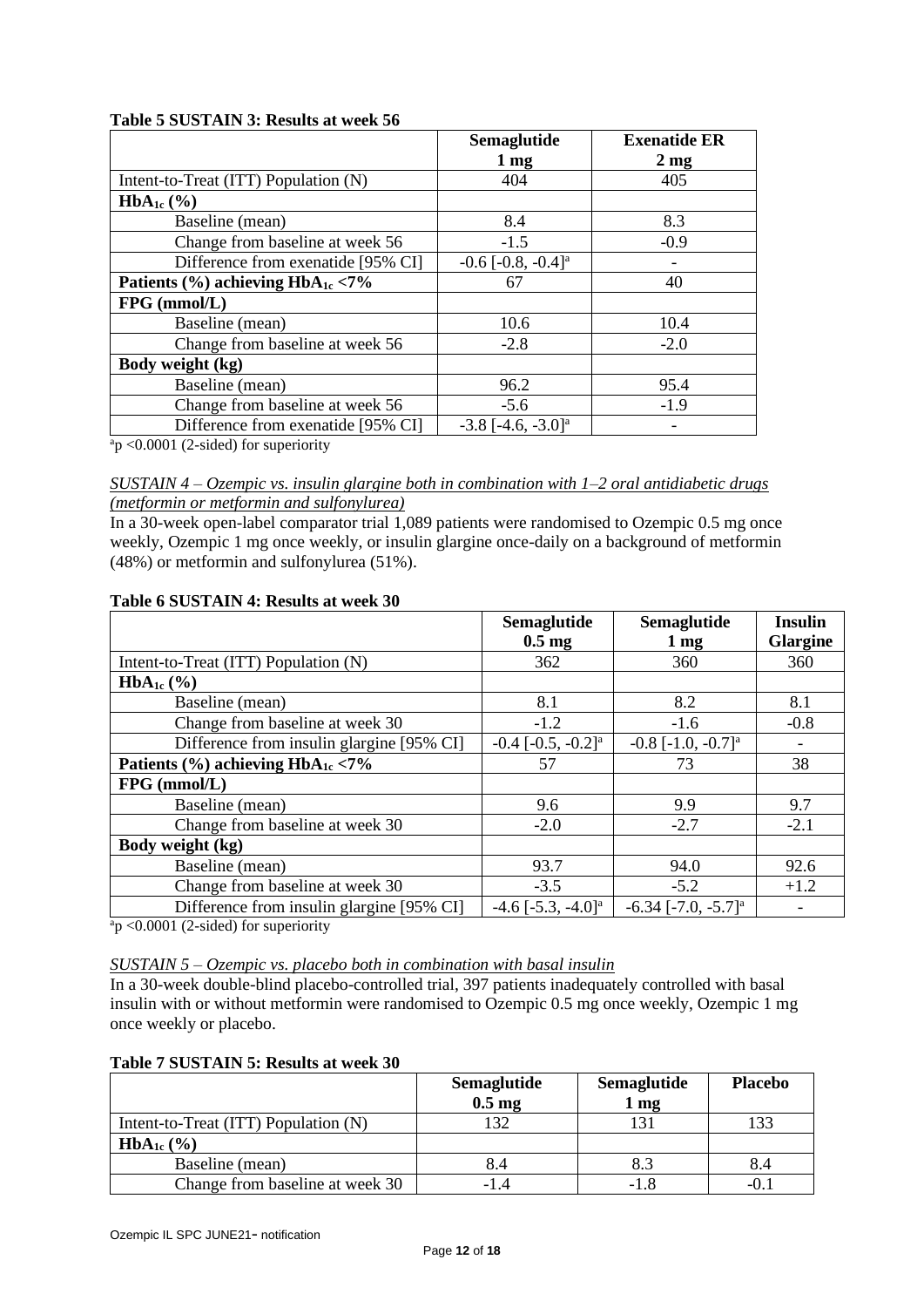| Difference from placebo [95%]                          | $-1.4$ $[-1.6, -1.1]$ <sup>a</sup> | $-1.8$ $[-2.0, -1.5]^a$            |        |
|--------------------------------------------------------|------------------------------------|------------------------------------|--------|
| СI                                                     |                                    |                                    |        |
| Patients $\frac{6}{6}$ achieving HbA <sub>1c</sub> <7% | 61                                 | 79                                 |        |
| $FPG$ (mmol/L)                                         |                                    |                                    |        |
| Baseline (mean)                                        | 8.9                                | 8.5                                | 8.6    |
| Change from baseline at week 30                        | $-1.6$                             | $-2.4$                             | $-0.5$ |
| Body weight (kg)                                       |                                    |                                    |        |
| Baseline (mean)                                        | 92.7                               | 92.5                               | 89.9   |
| Change from baseline at week 30                        | $-3.7$                             | $-6.4$                             | $-1.4$ |
| Difference from placebo [95%]                          | $-2.3$ $[-3.3, -1.3]$ <sup>a</sup> | $-5.1$ $[-6.1, -4.0]$ <sup>a</sup> |        |
| СIJ                                                    |                                    |                                    |        |

 $a_p$  <0.0001 (2-sided) for superiority

# *Combination with sulfonylurea monotherapy*

In SUSTAIN 6 (see subsection Cardiovascular disease) 123 patients were on sulfonylurea monotherapy at baseline.  $HbA_{1c}$  at baseline was 8.2%, 8.4% and 8.4% for Ozempic 0.5 mg, Ozempic 1 mg, and placebo, respectively. At week 30, the change in  $HbA_{1c}$  was  $-1.6\%$ ,  $-1.5\%$  and 0.1% for Ozempic 0.5 mg, Ozempic 1 mg, and placebo, respectively.

### *Combination with premix insulin ± 1–2 OADs*

In SUSTAIN 6 (see subsection Cardiovascular disease) 867 patients were on premix insulin (with or without OAD(s)) at baseline.  $HbA_{1c}$  at baseline was 8.8%, 8.9% and 8.9% for Ozempic 0.5 mg, Ozempic 1 mg, and placebo, respectively. At week 30, the change in  $HbA_{1c}$  was  $-1.3\%$ ,  $-1.8\%$  and  $-$ 0.4% for Ozempic 0.5 mg, Ozempic 1 mg, and placebo, respectively.

### *Cardiovascular disease*

In a 104-week double-blind trial (SUSTAIN 6), 3,297 patients with type 2 diabetes mellitus at high cardiovascular risk were randomised to either Ozempic 0.5 mg once weekly, Ozempic 1 mg once weekly or corresponding placebo in addition to standard-of-care hereafter followed for 2 years. In total 98% of the patients completed the trial and the vital status was known at the end of the trial for 99.6% of the patients.

The trial population was distributed by age as: 1,598 patients (48.5%) ≥65 years, 321 (9.7%)  $≥75$  years, and 20 (0.6%)  $≥85$  years. There were 2,358 patients with normal or mild renal impairment, 832 with moderate and 107 with severe or end stage renal impairment. There were 61% males, the mean age was 65 years and mean BMI was 33 kg/m<sup>2</sup>. The mean duration of diabetes was 13.9 years.

The primary endpoint was time from randomisation to first occurrence of a major adverse cardiovascular event (MACE): cardiovascular death, non-fatal myocardial infarction or non-fatal stroke.

The total number of primary component MACE endpoints was 254, including 108 (6.6%) with semaglutide and 146 (8.9%) with placebo. See figure 4 for results on primary and secondary cardiovascular endpoints. Treatment with semaglutide resulted in a 26% risk reduction in the primary composite outcome of death from cardiovascular causes, non-fatal myocardial infarction or non-fatal stroke. The total numbers of cardiovascular deaths, non-fatal myocardial infarctions and non-fatal strokes were 90, 111, and 71, respectively, including 44 (2.7%), 47 (2.9%), and 27 (1.6%), respectively, with semaglutide (figure 4). The risk reduction in the primary composite outcome was mainly driven by decreases in the rate of non-fatal stroke (39%) and non-fatal myocardial infarction (26%) (figure 3).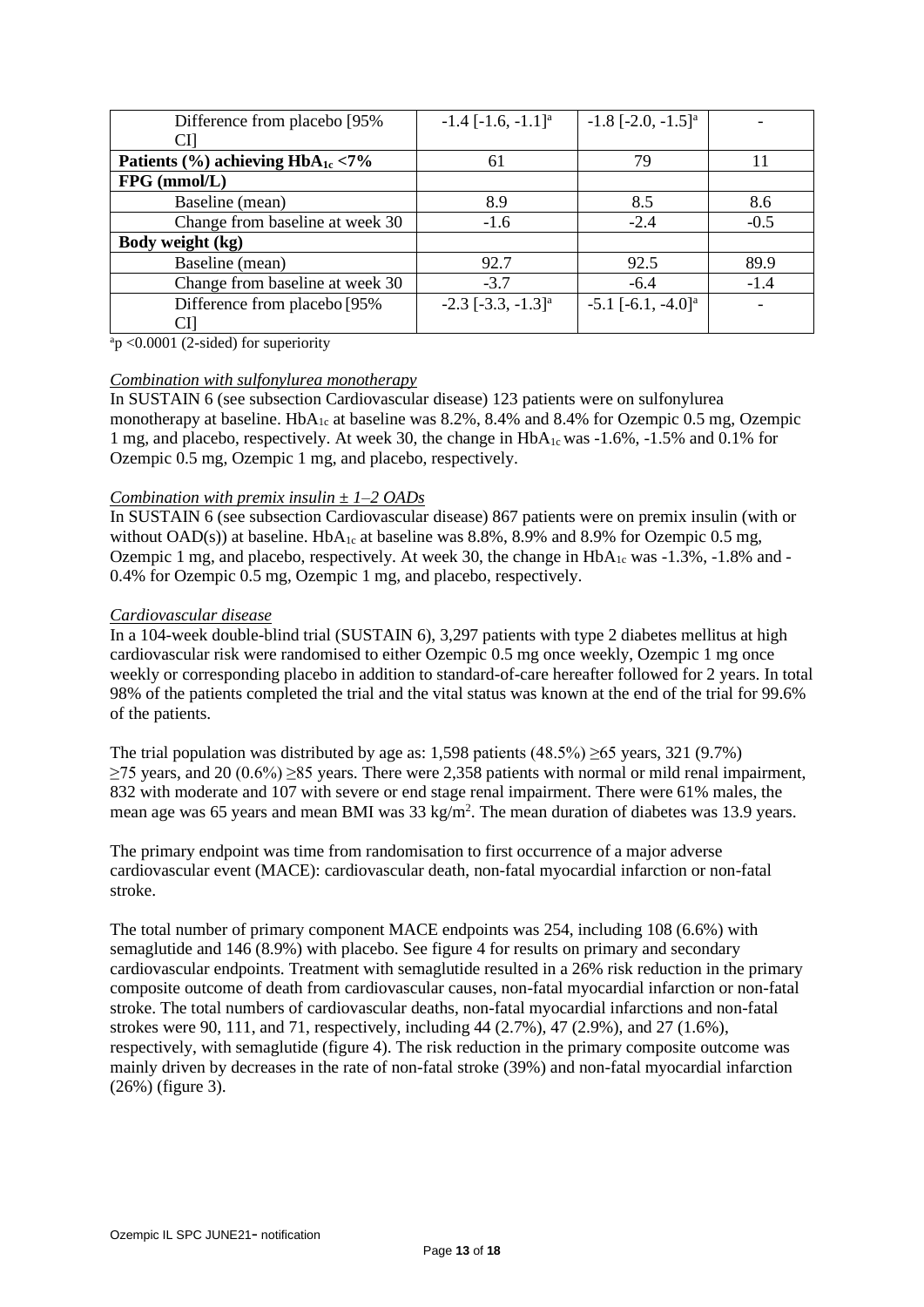

**Figure 3 Kaplan-Meier plot of time to first occurrence of the composite outcome: cardiovascular death, non-fatal myocardial infarction or non-fatal stroke (SUSTAIN 6)**

|                                 |                        |                        | <b>Hazard Ratio</b><br>$(95\% \text{ CI})$ | <b>Ozempic</b><br>N(%) | <b>Placebo</b><br>N(%) |
|---------------------------------|------------------------|------------------------|--------------------------------------------|------------------------|------------------------|
| <b>FAS</b>                      |                        |                        |                                            | 1648<br>(100)          | 1649<br>(100)          |
| <b>Primary endpoint - MACE</b>  |                        |                        | 0.74<br>$(0.58 - 0.95)$                    | 108<br>(6.6)           | 146<br>(8.9)           |
| <b>Components of MACE</b>       |                        |                        |                                            |                        |                        |
| Cardiovascular death            |                        |                        | 0.98<br>$(0.65 - 1.48)$                    | 44<br>(2.7)            | 46<br>(2.8)            |
| Non-fatal stroke                |                        |                        | 0.61<br>$(0.38 - 0.99)$                    | 27<br>(1.6)            | 44<br>(2.7)            |
| Non-fatal myocardial infarction |                        |                        | 0.74<br>$(0.51 - 1.08)$                    | 47<br>(2.9)            | 64<br>(3.9)            |
| Other secondary endpoints       |                        |                        |                                            |                        |                        |
| All cause death                 |                        |                        | 1.05<br>$(0.74 - 1.50)$                    | 62<br>(3.8)            | 60<br>(3.6)            |
|                                 | 0.2                    | 5                      |                                            |                        |                        |
|                                 | <b>Favours Ozempic</b> | <b>Favours placebo</b> |                                            |                        |                        |

### **Figure 4 Forest plot: analyses of time to first occurrence of the composite outcome, its components and all cause death (SUSTAIN 6)**

There were 158 events of new or worsening nephropathy. The hazard ratio [95% CI] for time to nephropathy (new onset of persistent macroalbuminuria, persistent doubling of serum creatinine, need for continuous renal replacement therapy and death due to renal disease) was 0.64 [0.46; 0.88] driven by new onset of persistent macroalbuminuria.

# *Body weight*

After one year of treatment, a weight loss of  $\geq 5\%$  and  $\geq 10\%$  was achieved for more subjects with Ozempic 0.5 mg (46% and 13%) and 1 mg ( $52 - 62$ % and  $21 - 24$ %) compared with the active comparators sitagliptin (18% and 3%) and exenatide ER (17% and 4%).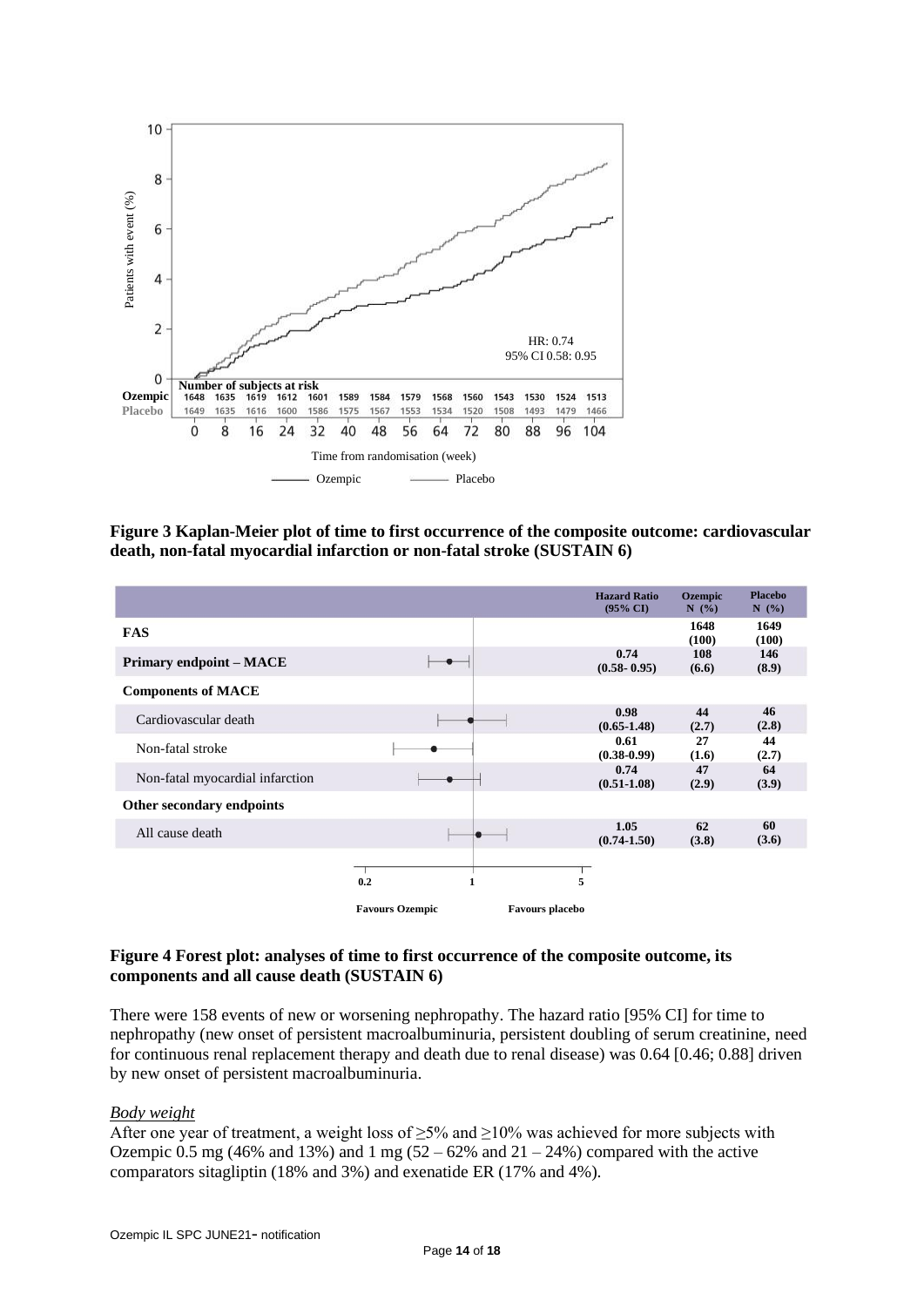In the 40-week trial versus dulaglutide a weight loss of  $\geq$ 5% and  $\geq$ 10% was achieved for more subjects with Ozempic 0.5 mg (44% and 14%) compared with dulaglutide 0.75 mg (23% and 3%) and Ozempic 1 mg (up to 63% and 27%) compared with dulaglutide 1.5 mg (30% and 8%).

A significant and sustained reduction in body weight from baseline to week 104 was observed with Ozempic 0.5 mg and 1 mg vs placebo 0.5 mg and 1 mg, in addition to standard-of-care (-3.6 kg and -4.9 kg vs -0.7 kg and -0.5 kg , respectively) in SUSTAIN 6.

# *Blood pressure*

Significant reductions in mean systolic blood pressure were observed when Ozempic 0.5 mg (3.5-5.1 mmHg) and 1 mg (5.4–7.3 mmHg) were used in combination with oral antidiabetic medicinal products or basal insulin. For diastolic blood pressure, there were no significant differences between semaglutide and comparators.

# **5.2 Pharmacokinetic properties**

Compared to native GLP-1, semaglutide has a prolonged half-life of around 1 week making it suitable for once weekly subcutaneous administration. The principal mechanism of protraction is albumin binding, which results in decreased renal clearance and protection from metabolic degradation. Furthermore, semaglutide is stabilised against degradation by the DPP-4 enzyme.

# Absorption

Maximum concentration was reached 1 to 3 days post dose. Steady state exposure was achieved following 4–5 weeks of once weekly administration. In patients with type 2 diabetes, the mean steady state concentrations following subcutaneous administration of 0.5 mg and 1 mg semaglutide were approximately 16 nmol/L and 30 nmol/L, respectively. Semaglutide exposure increased in a dose proportional manner for doses of 0.5 mg and 1 mg. Similar exposure was achieved with subcutaneous administration of semaglutide in the abdomen, thigh, or upper arm. Absolute bioavailability of subcutaneous semaglutide was 89%.

# Distribution

The mean volume of distribution of semaglutide following subcutaneous administration in patients with type 2 diabetes was approximately 12.5 L. Semaglutide was extensively bound to plasma albumin  $( > 99\%)$ .

# Metabolism/Biotransformation

Prior to excretion, semaglutide is extensively metabolised through proteolytic cleavage of the peptide backbone and sequential beta-oxidation of the fatty acid sidechain. The enzyme neutral endopeptidase (NEP) is expected to be involved in the metabolism of semaglutide.

# Elimination

In a study with a single subcutaneous dose of radiolabelled semaglutide, it was found that the primary excretion routes of semaglutide-related material were via urine and faeces; approximately 2/3 of semaglutide-related material were excreted in urine and approximately 1/3 in faeces. Approximately 3% of the dose was excreted as intact semaglutide via urine. In patients with type 2 diabetes clearance of semaglutide was approximately 0.05 L/h. With an elimination half-life of approximately 1 week, semaglutide will be present in the circulation for about 5 weeks after the last dose.

# Special population

# *Elderly*

Age had no effect on the pharmacokinetics of semaglutide based on data from phase 3a studies including patients of 20–86 years of age.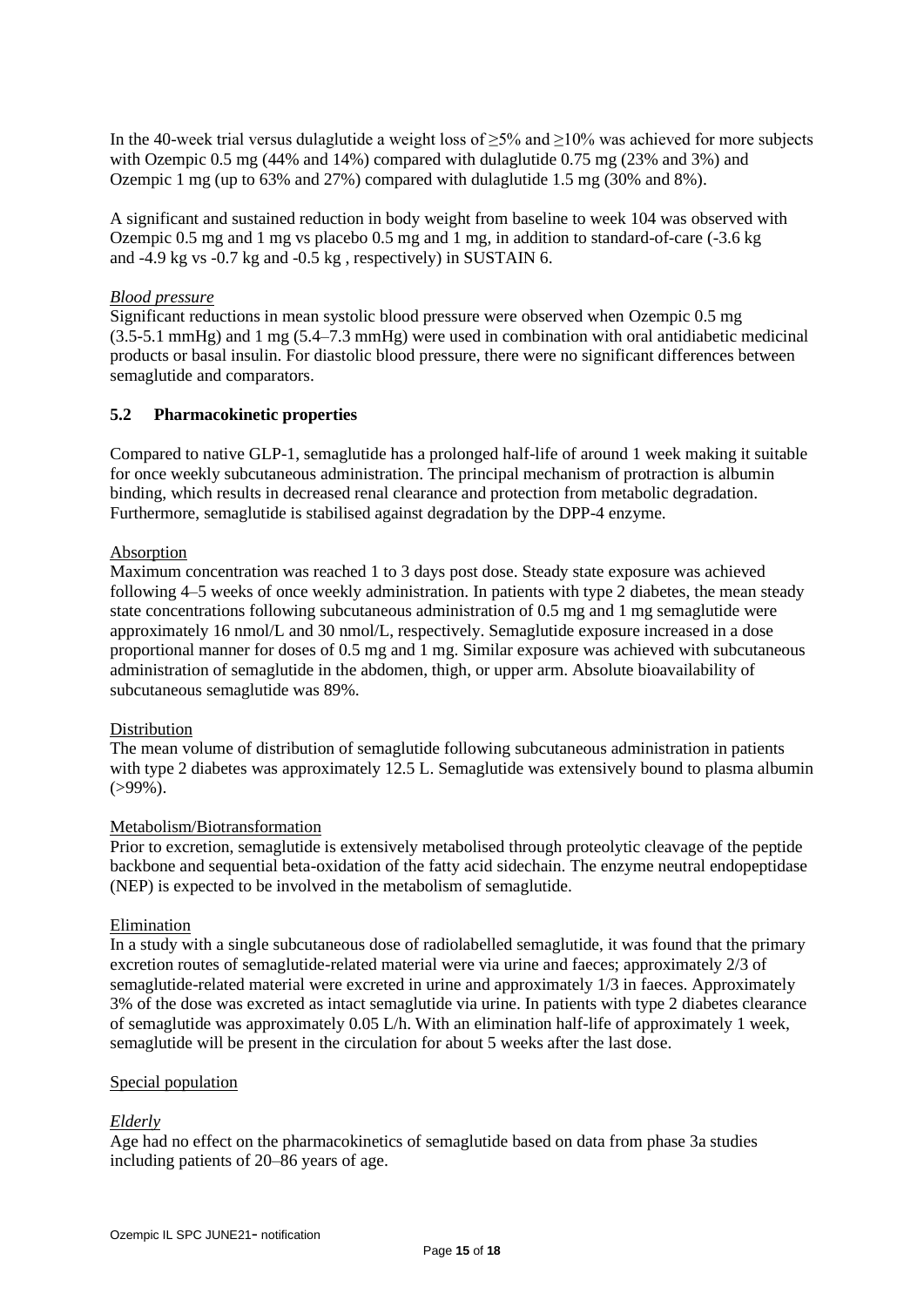### *Gender, race and ethnicity*

Gender, race (White, Black or African-American, Asian) and ethnicity (Hispanic or Latino, non-Hispanic or -Latino) had no effect on the pharmacokinetics of semaglutide.

#### *Body weight*

Body weight has an effect on the exposure of semaglutide. Higher body weight results in lower exposure; a 20% difference in body weight between individuals will result in an approximate 16% difference in exposure. Semaglutide doses of 0.5 mg and 1 mg provide adequate systemic exposure over a body weight range of 40–198 kg.

### *Renal impairment*

Renal impairment did not impact the pharmacokinetics of semaglutide in a clinically relevant manner. This was shown with a single dose of 0.5 mg semaglutide for patients with different degrees of renal impairment (mild, moderate, severe or patients in dialysis) compared with subjects with normal renal function. This was also shown for subjects with type 2 diabetes and with renal impairment based on data from phase 3a studies, although the experience in patients with end-stage renal disease was limited.

### *Hepatic impairment*

Hepatic impairment did not have any impact on the exposure of semaglutide. The pharmacokinetics of semaglutide were evaluated in patients with different degrees of hepatic impairment (mild, moderate, severe) compared with subjects with normal hepatic function in a study with a single-dose of 0.5 mg semaglutide.

### *Paediatric population*

Semaglutide has not been studied in paediatric patients.

### **5.3 Preclinical safety data**

Preclinical data reveal no special hazards for humans based on conventional studies of safety pharmacology, repeat-dose toxicity or genotoxicity.

Non-lethal thyroid C-cell tumours observed in rodents are a class effect for GLP-1 receptor agonists. In 2-year carcinogenicity studies in rats and mice, semaglutide caused thyroid C-cell tumours at clinically relevant exposures. No other treatment-related tumours were observed. The rodent C-cell tumours are caused by a non-genotoxic, specific GLP-1 receptor mediated mechanism to which rodents are particularly sensitive. The relevance for humans is considered to be low, but cannot be completely excluded.

In fertility studies in rats, semaglutide did not affect mating performance or male fertility. In female rats, an increase in oestrous cycle length and a small reduction in *corpora lutea* (ovulations) were observed at doses associated with maternal body weight loss.

In embryo-foetal development studies in rats, semaglutide caused embryotoxicity below clinically relevant exposures. Semaglutide caused marked reductions in maternal body weight and reductions in embryonic survival and growth. In foetuses, major skeletal and visceral malformations were observed, including effects on long bones, ribs, vertebrae, tail, blood vessels and brain ventricles. Mechanistic evaluations indicated that the embryotoxicity involved a GLP-1 receptor mediated impairment of the nutrient supply to the embryo across the rat yolk sac. Due to species differences in yolk sac anatomy and function, and due to lack of GLP-1 receptor expression in the yolk sac of non-human primates, this mechanism is considered unlikely to be of relevance to humans. However, a direct effect of semaglutide on the foetus cannot be excluded.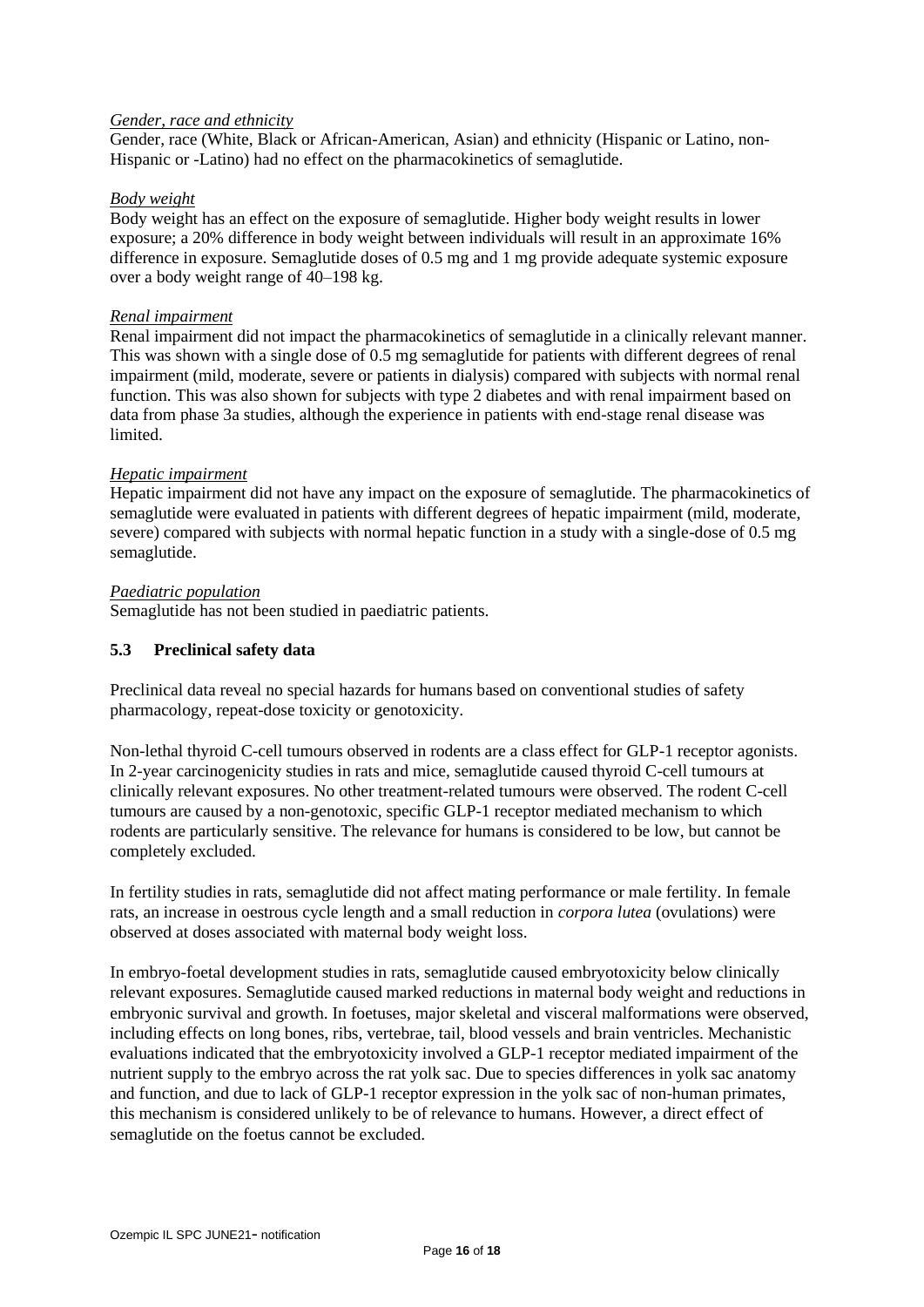In developmental toxicity studies in rabbits and *cynomolgus* monkeys, increased pregnancy loss and slightly increased incidence of foetal abnormalities were observed at clinically relevant exposures. The findings coincided with marked maternal body weight loss of up to 16%. Whether these effects are related to the decreased maternal food consumption as a direct GLP-1 effect is unknown.

Postnatal growth and development were evaluated in *cynomolgus* monkeys. Infants were slightly smaller at delivery, but recovered during the lactation period.

In juvenile rats, semaglutide caused delayed sexual maturation in both males and females. These delays had no impact upon fertility and reproductive capacity of either sex, or on the ability of the females to maintain pregnancy.

# **6. PHARMACEUTICAL PARTICULARS**

# **6.1 List of excipients**

Propylene glycol Phenol Disodium phosphate dihydrate Hydrochloric acid (for pH adjustment) Sodium hydroxide (for pH adjustment) Water for injections

# **6.2 Incompatibilities**

In the absence of compatibility studies this medicinal product must not be mixed with other medicinal products.

# **6.3 Shelf life**

The expiry date of the product is indicated on the packaging materials.

After first use: 6 weeks when stored at temperature below 30°C or in a refrigerator (2°C to 8°C). Do not freeze Ozempic and do not use Ozempic if it has been frozen. Keep the pen cap on when the pen is not in use in order to protect it from light.

Always remove the injection needle after each injection and store the pen without a needle attached. This may prevent blocked needles, contamination, infection, leakage of solution and inaccurate dosing.

# **6.4 Special precautions for storage**

Before first use: Store in a refrigerator (2°C to 8°C). Keep away from the cooling element. Do not freeze Ozempic and do not use Ozempic if it has been frozen.

For storage conditions after first opening of the medicinal product, see section 6.3.

Keep the pen cap on in order to protect from light.

# **6.5 Nature and contents of container**

1.5 ml or 3 ml glass cartridge (type I glass) closed at the one end with a rubber plunger (chlorobutyl and at the other end with an aluminium cap with a laminated rubber sheet (bromobutyl/polyisoprene)